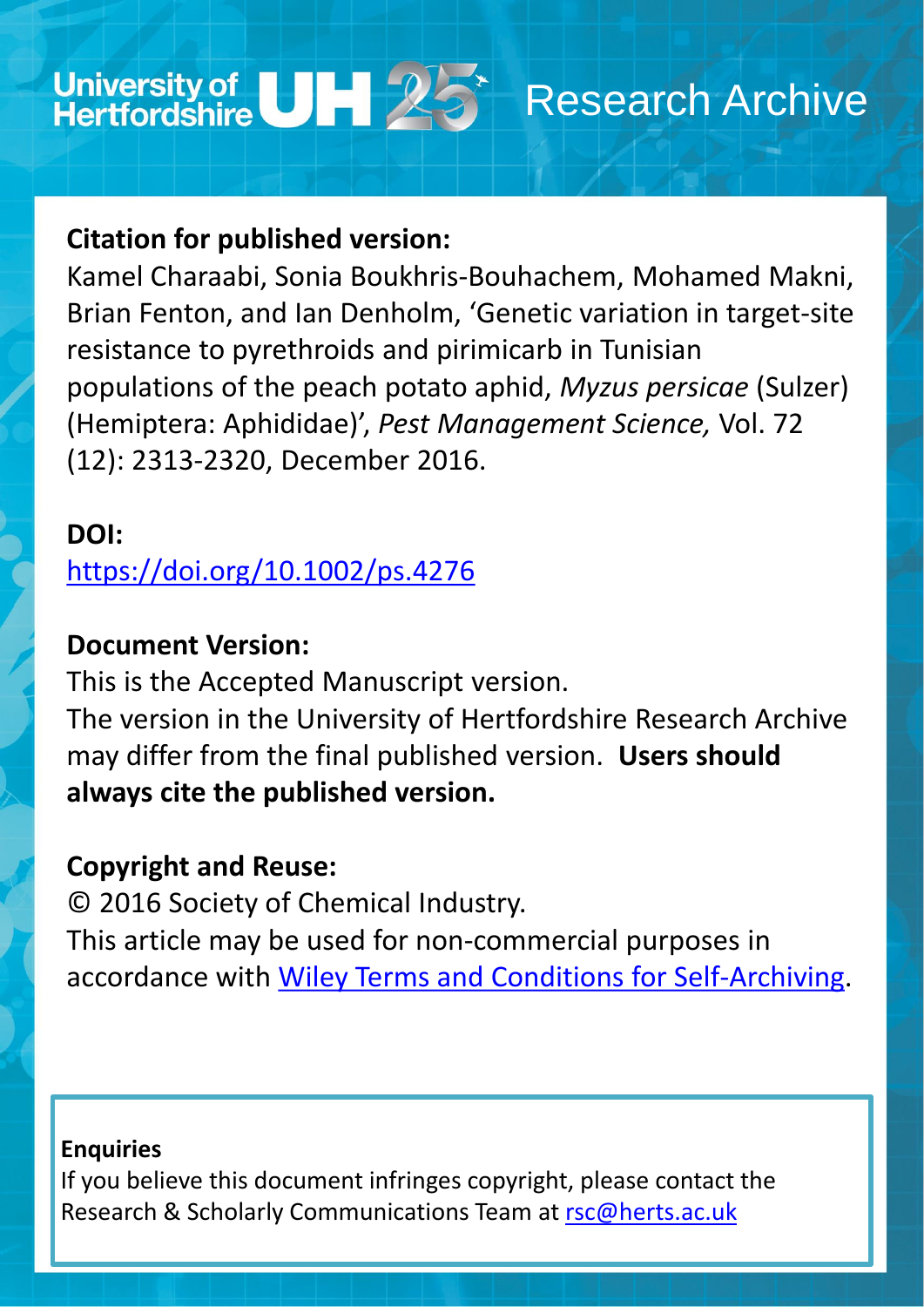## **Genetic variation in target-site resistance to pyrethroids and pirimicarb in Tunisian populations of the peach potato aphid,** *Myzus persicae* **(Sulzer) (Hemiptera: Aphididae)**

5 Kamel Charaabi<sup>1</sup>, Sonia Boukhris-Bouhachem<sup>2</sup>, Mohamed Makni<sup>3</sup>, Brian Fenton<sup>4</sup> and Ian Denholm<sup>\*5</sup> 

 <sup>1</sup>Medfly Rearing Facility, Research Unit UR04CNSTN01"Medical Agricultural Application of Nuclear Techniques", National Center for Nuclear Sciences and Technology (CNSTN). 10 Sidi Thabet Technopark, 2020 Sidi Thabet, Tunisia, <sup>2</sup>INRAT, Laboratoire de Protection des 11 Végétaux, Rue Hedi Karray, 2049 Ariana, Tunis, Tunisia, <sup>3</sup>UR Génomique des Insectes Ravageurs des Cultures d'Intérêt Agronomique (GIRC), Faculté des Sciences de Tunis, 13 Université de Tunis El-Manar, 2092 El-Manar, Tunisia, <sup>4</sup>Scotland's Rural College, 14 Bucksburn, Aberdeen AB21 9YA, U.K., <sup>5</sup>Department of Biological and Environmental Sciences, University of Hertfordshire, Hatfield AL10 9AB, U.K.

17 \* Corresponding author: Ian Denholm, Department of Biological and Environmental Sciences, University of Hertfordshire, Hatfield AL10 9AB, UK, Tel: (+44) 0707 284200, e– mail:i.denholm@herts.ac.uk

- 
- 
- 
- 
- 
-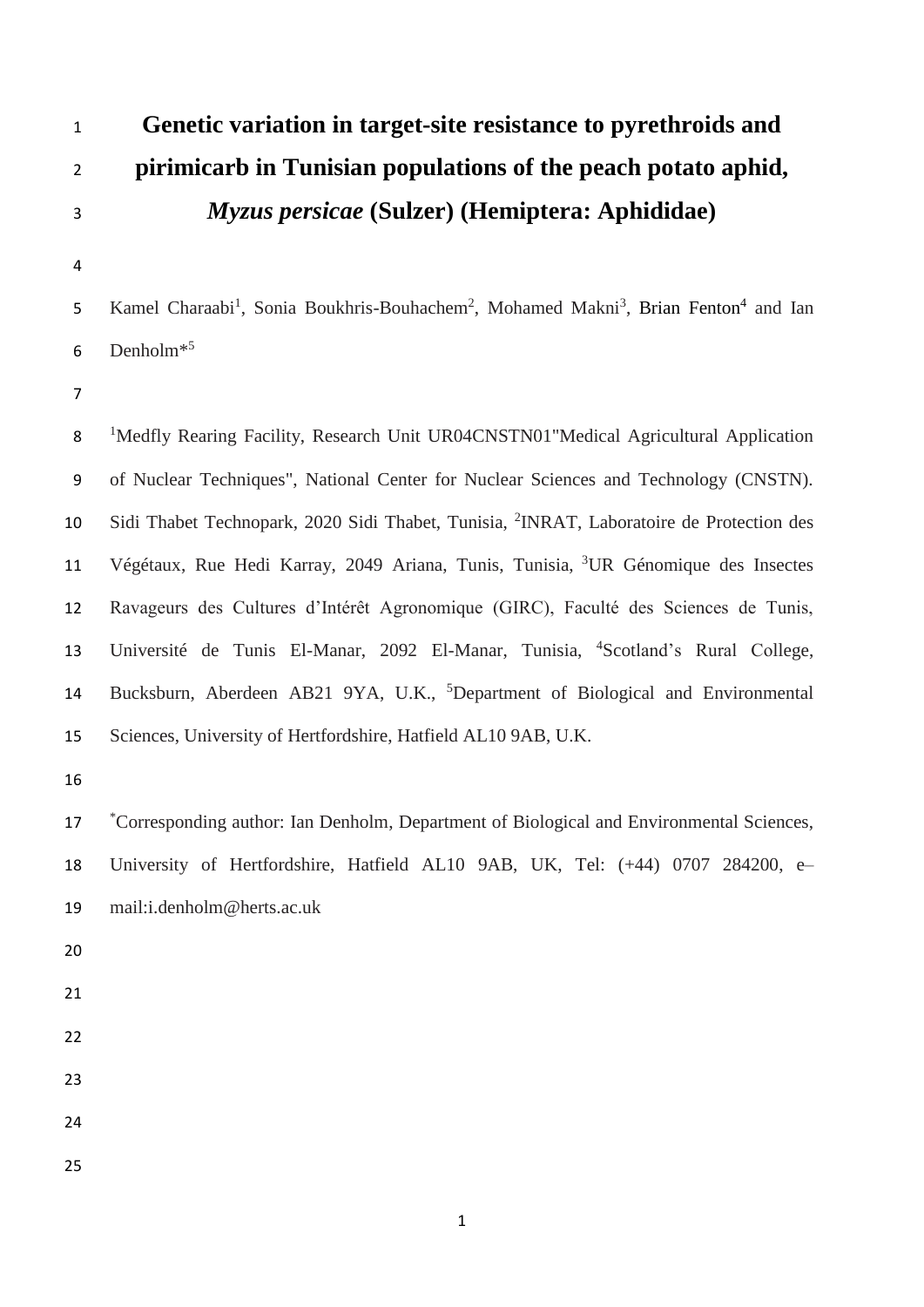#### **Abstract**

 **BACKGROUND:** We used molecular assays to diagnose resistance to pyrethroids and pirimicarb in samples of *Myzus persicae* from field crops or an insect suction trap in Tunisia. Genotypes for resistance loci were related to ones for polymorphic microsatellite loci in order to investigate breeding systems, patterns of genetic diversity and to inform resistance management tactics.

 **RESULTS:** The *kdr* mutation L1014F conferring pyrethroid resistance was found in all samples. The M918T s-*kdr* mutation also occurred in most samples, but only in conjunction with *kdr*. We discovered a previously unreported genotype heterozygous for L1014F but homozygous for M918T. Samples with modified acetylcholinesterase (MACE) conferring resistance to pirimicarb were less common but widespread. 16% of samples contained both the *kdr* and MACE mutations. Many unique microsatellite genotypes were found, suggesting that *M. persicae* is holocyclic in Tunisia. There were no consistent associations between resistance and microsatellite markers.

 **CONCLUSION:** This first study of insecticide resistance in *M. persicae* in North Africa showed genetic variation in insecticide resistance within microsatellite multilocus genotypes (MLG<sub>MS</sub>) and the same resistance mechanisms to be present in different MLG<sub>MS</sub>. This contrasts with variation in northern Europe where *M. persicae* is fully anholocyclic. Implications for selection and control strategies are discussed.

 **Keywords:** *Myzus persicae*; insecticide resistance; knockdown resistance; acetylcholinesterase; microsatellite polymorphism; holocycly; resistance management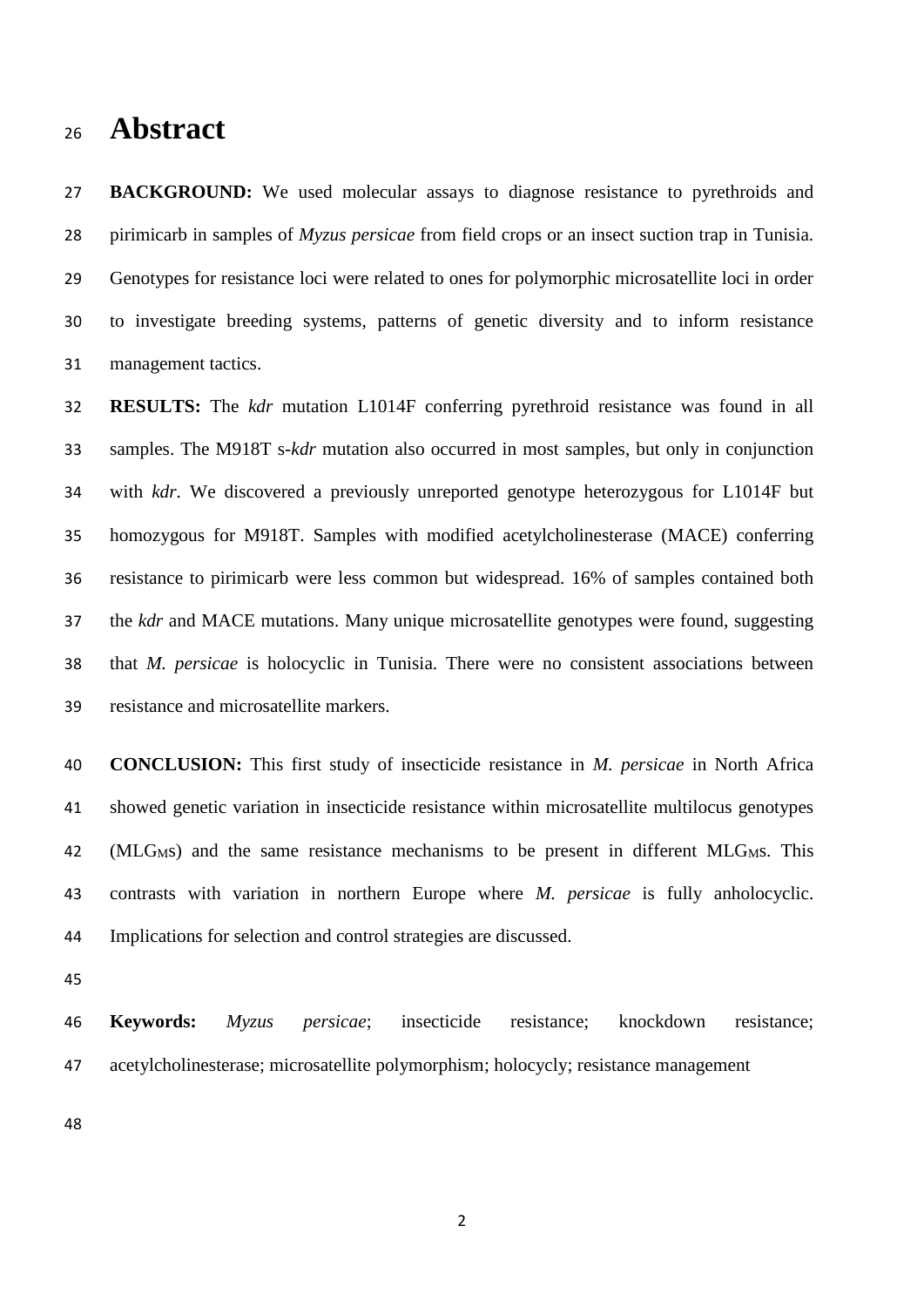#### **1 INTRODUCTION**

 Aphids (Hemiptera: Aphididae) are major agricultural pests that cause extensive damage to 51 crops through both direct feeding and disease transmission.<sup>1,2</sup> Insecticides are the main means of control, but insecticide resistance has been reported in approximately 20 aphid species<sup>3</sup> including the peach-potato or green peach aphid, *Myzus persicae* (Sulzer). This species has a cosmopolitan distribution, is highly polyphagous, and can vector many plant viruses. 4 Insecticide resistance in *M. persicae* now extends to most classes of insecticide, including 56 organophosphates, carbamates and pyrethroids.<sup>5</sup> The mechanisms conferring the most potent resistance in bioassays are those resulting from amino-acid substitutions leading to conformational changes in insecticide target sites. Target-site resistance to the carbamate insecticide pirimicarb involves a modification to the enzyme acetylcholinesterase (so-called MACE resistance) and results from a serine to phenylalanine substitution (S431F) within the 61 enzyme's active site.<sup>6,7,8</sup> Knockdown resistance (kdr) conferring resistance to pyrethroids involves mutations in the voltage-gated sodium channel protein in nerve membranes. The best documented substitutions are leucine to phenylalanine (L1014F, '*kdr*') and methionine to 64 threonine (M918T, 's-kdr').<sup>9,10</sup> Another substitution at the 918 site (M918L) has recently been 65 described.<sup>11</sup> In addition, resistance of *M. persicae* to neonicotinoids is attributable to enhanced 66 activity of a P450 monooxygenase enzyme,<sup>12</sup> and/or a mutation (R81T) in the nicotinic 67 acetylcholine receptor.<sup>13</sup> These mechanisms frequently coexist, greatly limiting the 68 availability of effective control agents.<sup>14</sup>

 Although primarily a consequence of insecticide use, the evolution of resistance in *M. persicae* is also influenced by its life-cycle and other aspects of the agroecosystem.<sup>15,16,17,18</sup> Alternation between sexual and asexual reproduction (holocycly) can favour resistance, since sexual reproduction and recombination leads to new genetic combinations on which selection for resistance can act, while multiple asexual generations can promote the rapid build-up of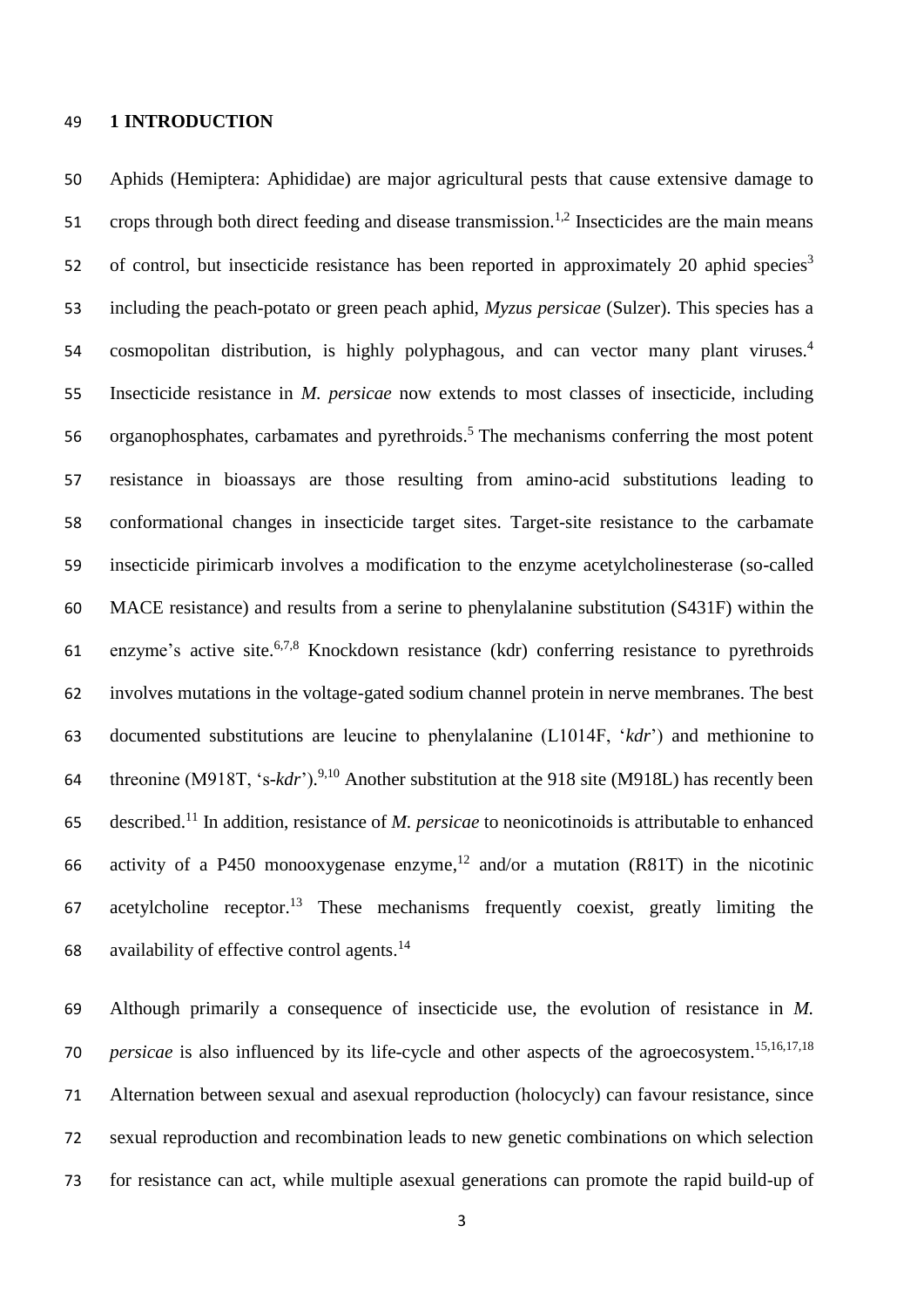resistant individuals under exposure to insecticides. Both active flight and human transport of individuals can contribute to the dispersal of resistance genotypes to new regions.

 In southern Europe, *M. persicae* is holocyclic with one generation of sexual reproduction in autumn on peach (*Prunus persica* L.), its primary host. Offspring from this sexual stage disperse from peach to secondary host plants (herbaceous crops and weeds) and reproduce by 79 parthenogenesis during spring and summer.<sup>4</sup> However, in the absence of the primary host (as in the UK), asexual reproduction on secondary host plants (anholocycly) persists throughout 81 the year.<sup>15</sup> In areas where holocycly predominates, *M. persicae* can be exposed to insecticides on both primary and secondary host plants, enhancing the selection pressure for resistance. However, fitness costs incurred by resistant aphids may lead to selection against resistance 84 when insecticide use is relaxed.<sup>19,20</sup> Thus, the frequency of resistance can potentially follow cyclical dynamics corresponding to alternating periods of selection for resistance in spring 86 and summer and selection against resistance in autumn and winter.<sup>14,21,22</sup> Spatial and/or temporal variation in host availability during different stages of the life-cycle can also affect 88 clonal dynamics and genetic diversity.<sup>23,24,25</sup> However, many aspects of resistance dynamics and genetic diversity of *M. persicae* on its primary and secondary hosts remain poorly 90 understood.<sup>26</sup>

 In Tunisia, *M. persicae* is a major vector of plant viruses to crops such as potato, tomato, pepper and tobacco. Potatoes in particular are vulnerable to the non-persistent viruses *Potato virus Y* (PVY) and *Potato leafroll virus* (PLRV).<sup>27,28,29</sup> For several decades, insecticides including pyrethroids, organophosphates and carbamates have been used extensively against *M. persicae* and other aphid pests.<sup>30</sup> Repeated use of insecticides on potatoes and other crops containing aphids imposes a continual risk of resistance developing. To date, however, there has been no work on the status and dynamics of insecticide resistance in *M. persicae* in North Africa. We report here on the use of established molecular assays to diagnose the status of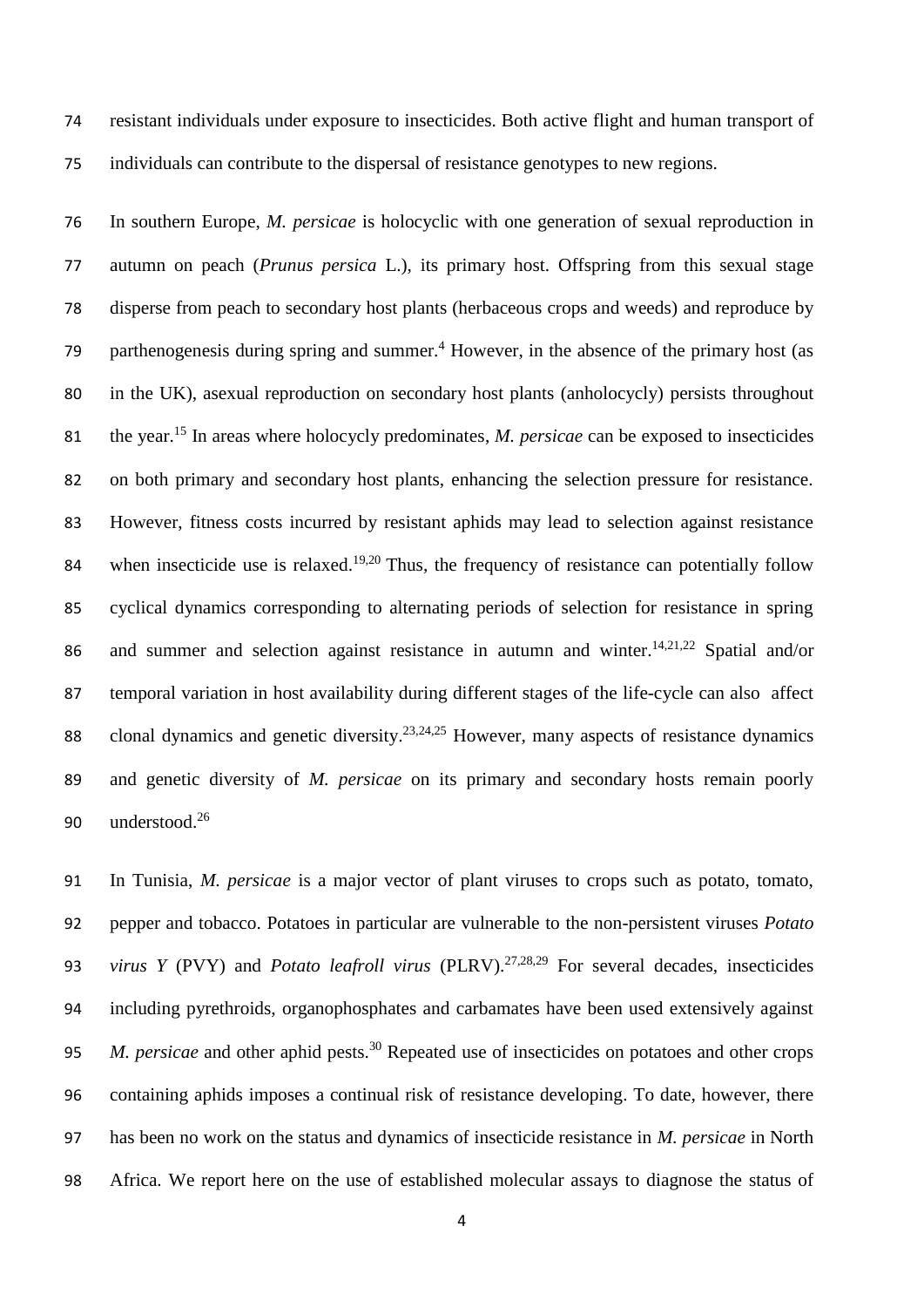resistance to pyrethroids and pirimicarb in samples of *M. persicae* collected from field crops and from an insect suction trap in northern Tunisia, where crops vulnerable to attack by this aphid are concentrated. Resistance profiles disclosed by these assays are then compared the diversity of genotypes at five polymorphic microsatellite loci in order to investigate the genetic composition and clonal diversity of *M. persicae* and inform attempts at resistance management.

#### **2 MATERIALS AND METHODS**

#### **2.1 Aphid samples**

 Samples of *M. persicae* were collected from peach (*Prunus persica*) orchards and potatoes (*Solanum tuberosum*) at four sites in Tunisia (Fig. 1): (i) **Cap bon** (36°40'40"N 10°28'20"E) a coastal sub-humid zone with Kermes oak (*Quercus* cf. *coccifera* L.) forest, *Cystus* sp. and various crops (fruit trees, potato, tomato, pepper); (ii) **Manouba** (36°43'09"N 9°29'10"E) a semi-arid area with warm winter zone characterized by Oleo-lentisc forest with mixed farming; (iii) **Jendouba** (36°33'42"N 8°56'40"E) a continental sub-humid zone with Oleo- lentisc forest and cereal crops, sugar beet and vegetables; (iv) **Kairouan** (35°39'50"N 9°59'10"E), a continental zone with arid cold winter and steppe with a developing agricultural industry based on fruit trees and vegetables. Kairouan is a new site for producing Spunta and Nicola seed potatoes. Collections were made during five consecutive years. In the majority of cases, samples were taken twice per year in the spring and autumn, enabling a comparison of insects before and after the growing (=crop protection) season. At each site, aphids were collected from widely-spaced plants in order to limit the chance of sampling the same colony. In addition, aphids were obtained from a 12.2m suction trap at Cap bon and these were shipped in alcohol. Aphids confirmed as *M. persicae* were stored in microtubes filled with 70% ethanol and preserved at -80 C prior to genotypic testing. In total, 32 samples (26 from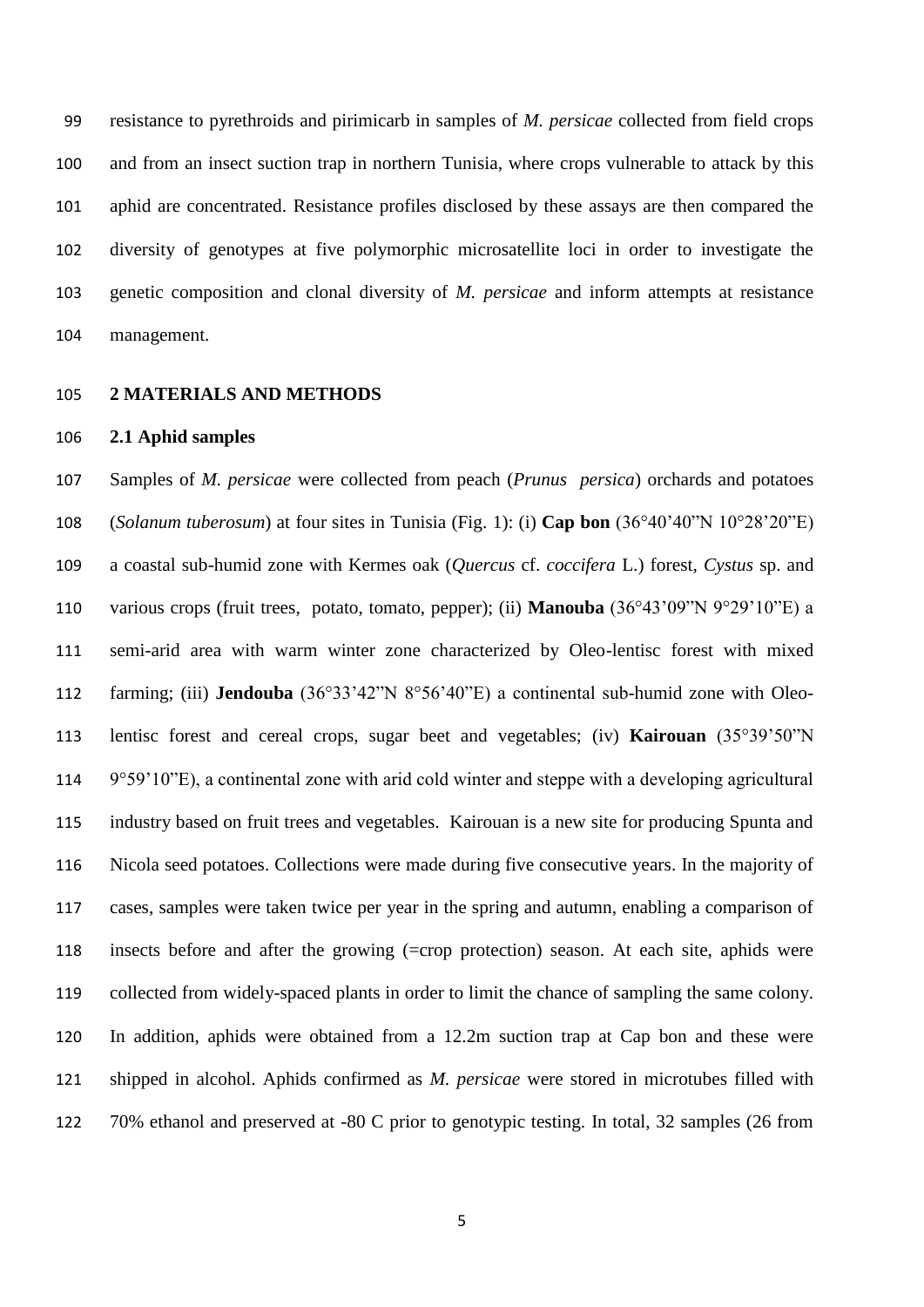field sites and 6 from suction traps), totalling 903 individuals were obtained. Sampling sites, host plants and dates of collection are listed in table 1.

#### **2.2 DNA extraction**

 Total genomic DNA was extracted from individual adult aphids using DNAzol (Invitrogen, Carlsbad, California) at one fifth scale of the supplier's recommended protocol. [\(http://www.invitrogen.com/content/sfs/manuals/10503.pdf\)](http://www.invitrogen.com/content/sfs/manuals/10503.pdf). Each aphid was dried in a speed- vac and then crushed using a Teflon pestle in a microcentrifuge tube in 200 μl of DNAzol 130 containing 1%  $(v/v)$  of polyacryl carrier (Invitrogen, Carlsbad, California). The homogenate was centrifuged for 12 min at 10,000g after a 30 min incubation period at room temperature. The supernatant was transferred to a new tube and a half volume of 100% ethanol was added. 133 The tube was cooled to - 20<sup>o</sup>C for 30 min and DNA pelleted by centrifuging at 10,000g for 15 min. The DNA pellet was dissolved in 50 μl of distilled, deionized water (ddH2O) after being washed twice with 70% ethanol. The quality and quantity of DNA samples were assessed by spectrophotometry (Nanodrop Technologies) and by running an aliquot on a 1% agarose gel. 137 All DNA samples were diluted to 40 ng/ $\mu$ l and stored at -20 $\degree$ C for future use.

#### **2.3 Insecticide resistance mechanisms**

 Mutations conferring knockdown and MACE resistance were identified using TaqMan assays 140 to discriminate between wildtype and resistance alleles.<sup>31,32</sup> Reactions took place in a STRATAGENE MX 3000 (Agilent Technologies, Santa Clara, CA) thermocycler. Diagnosis of the presence or absence of the *kdr* (L1014F) and s*-kdr* (M918T) mutations in the sodium channel gene, and of MACE (S431F) in the acetylcholinesterase gene, enabled each individual to be classified as homozygous susceptible (SS), heterozygous (SR) or homozygous resistant (RR) at each of the three loci. This in turn enabled each individual to be 146 allocated a multi-locus resistance genotype  $(MLG_R)$ .

#### **2.4 Microsatellite genotyping**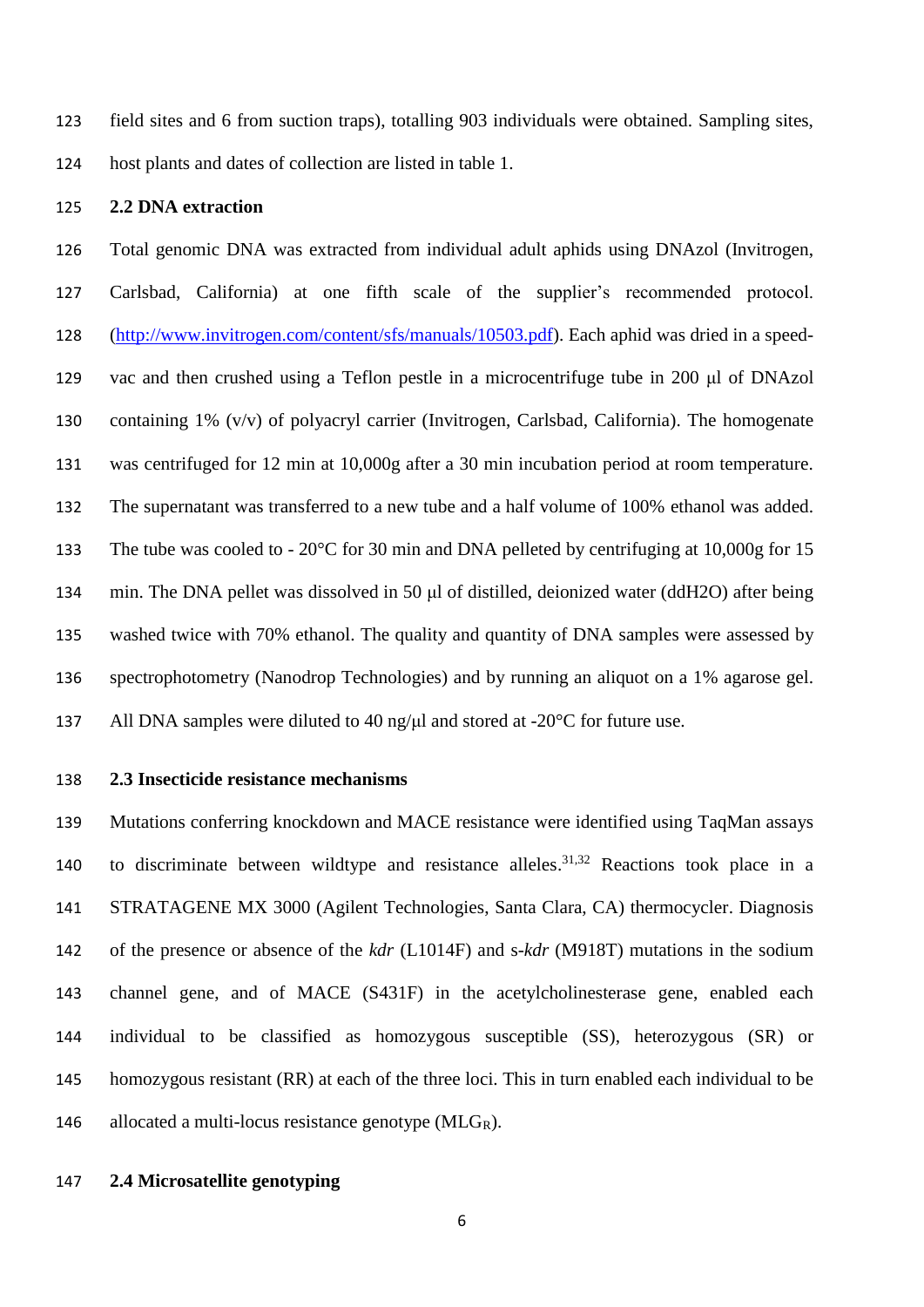A sub-sample of 153 individuals was subjected to microsatellite analysis to investigate the genotypic variation of aphids from peach and potato at three of the collection sites. Each 150 aphid was genotyped using five microsatellite loci M40, M49, M63, M86 and myz $9^{33,34}$  chosen on the basis of their level of pulymorphism (allele numbers of 7, 15, 11, 11 and 11, respectively). These loci were amplified using fluorochrome primers labelled at the 5'end of the reverse primer (M40 FAM, M49 HEX, M63 FAM, M86 TET, myz9 HEX; MWG Biotech, Germany) and PCR ready-to-go beads (Amersham Biosciences, U.K.; for the 155 conditions used, see<sup>35</sup>). Products were then analysed on an ABI 377 (96) automated sequencer with Genescan v3.4 and Genotyper v2.5 software (Applied Biosystems, Foster City, California), for both visualization and analyses. Each individual was described by its 158 multilocus microsatellite genotype  $(MLG_M)$ : the combination of alleles at all five microsatellite loci.

#### **2.3 Statistical analysis**

#### *2.3.1 Genetic variability within samples*

 Allele frequencies, mean number of alleles per locus and allelic richness were calculated 163 using FSTAT version 2.9.3.2.<sup>36</sup> Linkage disequilibrium (LD) between loci within each population and departure from H-W equilibrium at each locus were tested using ARLEQUIN 165 version  $3.11^{37}$ 

#### *2.3.2 Genetic variation between samples*

 Samples were pooled in three ways: (i) by geographical origin, (ii) by host plant, and (iii) by 168 vear of collection. Population structure was assessed by calculating multilocus  $F_{ST}$  values<sup>38</sup> for pairwise comparisons of samples using ARLEQUIN version  $3.11^{37}$  The null distribution of pairwise *FST* values under the hypothesis of no difference between the populations is obtained by permuting diploid multilocus genotypes between populations. The *P* value of the test is the proportion of 100 000 permutations leading to an *FST* value larger than or equal to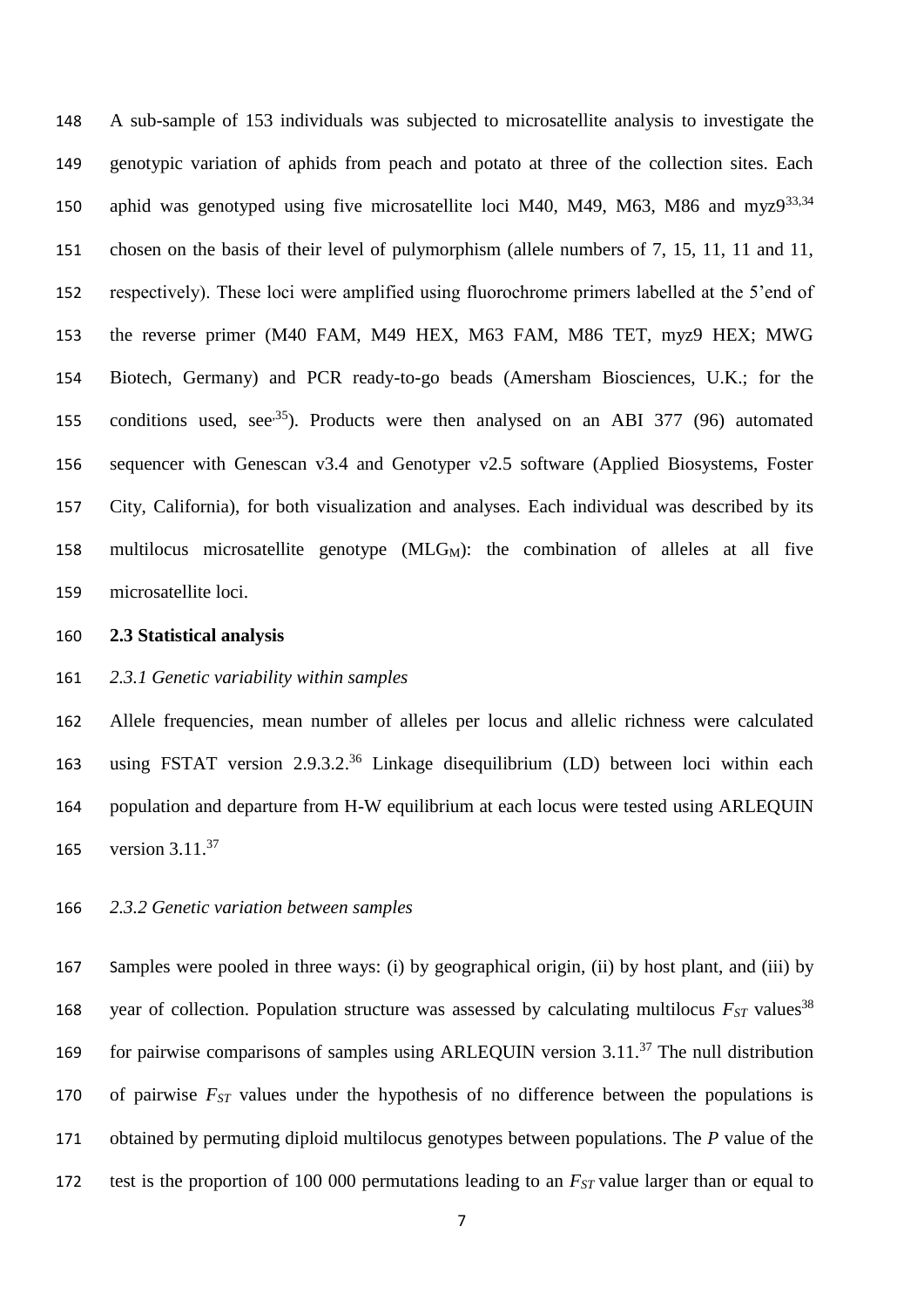the observed one. The structure of the data was also investigated by analysis of molecular 174 variance<sup>39</sup> (AMOVA) using Arlequin version 3.11. A permutation non-parametric approach 175 was used for the significance of fixation indices described in Excoffier *et al.*<sup>39</sup>. Allelic differentiation between populations was examined using GENEPOP version 3.4. An unbiased estimate of the *P* value of the Fisher exact test was made using a Markov chain method 178 described in Raymond and Rousset.<sup>40</sup> For microsatellite markers, analyses were performed without clonal copies, i.e., with the data reduced to a single representative of each multilocus genotype (MLGM) per population, because the clonal amplification of genotypes inevitably 181 leads to deviations from genetic equilibria.<sup>41,42</sup>

**3 RESULTS**

#### **3.1 Frequency of insecticide resistance genes**

#### *3.1.1 Kdr resistance*

 The *kdr* mutation L1014F was present in heterozygous or homozygous form in 65% of individuals collected from the field crops (Table 1). The frequency of genotypes containing *kdr* varied between 3 and 100% for samples from both peach and potato across all years, with heterozygotes (RS) being the most common resistance genotype. This mutation was most frequent at Cap bon and Kairouan, and least frequent at Jendouba. The s*-kdr* mutation M918T was present in 21.7% of individuals collected from the field crops and was only ever found in conjunction with *kdr* (ie. no SSRS or SSRR genotypes; Table 2). This mutation was also widespread, being absent in only four of the 26 samples analysed (Table 1) and most frequent at the Kairouan locality. The resistance genotypes characterised included one heterozygous for L1014F but homozygous for M918T (SRRR) that has never been reported previously. The three most common knockdown resistance genotypes were SSSS (neither resistance mutation), SRSS (heterozygous for *kdr*, homozygous susceptible for s-*kdr*) and SRRR (heterozygous for *kdr*, homozygous resistant for s-*kdr*) (Table 2).With all data collated, *kdr*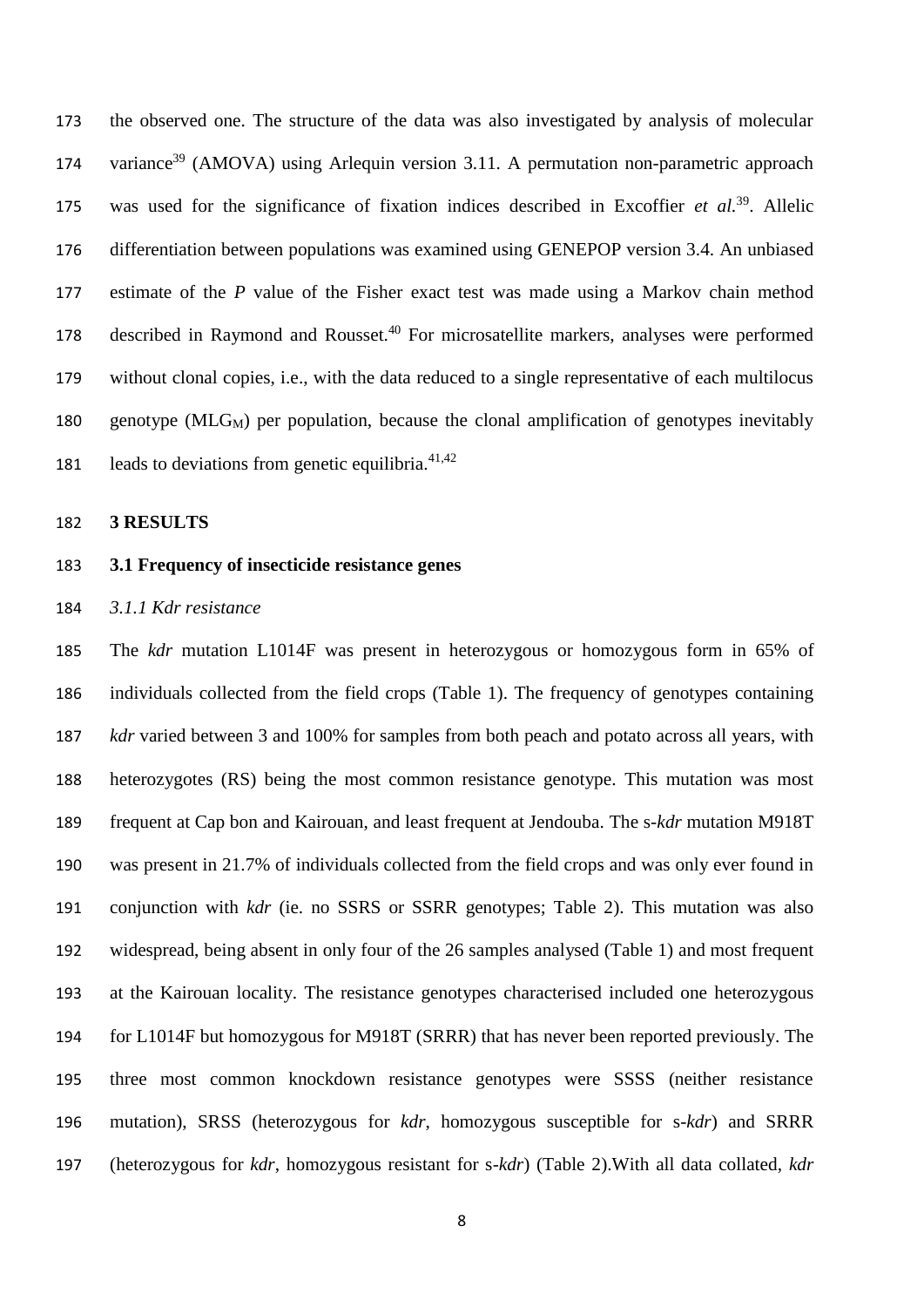and s-*kdr* mutations were in very strong linkage disequilibrium (P < 0.001), as expected because of the close positioning of these two sites in the same gene.

#### *3.1.2 MACE resistance*

 23.6% of the individuals collected from field crops were either heterozygous or homozygous for the S431F mutation (Table 1), which was found at all four collection sites. It was most common at Manouba, with heterozygotes being the most frequent genotype. Moreover, 16.4% of individuals possessed both the *kdr* and MACE mutations, and 5.3% had all three resistance mutations (*kdr,* s*-kdr* and MACE). There was no significant linkage disequilibrium between MACE and *kdr* or MACE and s*-kdr* using data pooled across all collections (*P*=0.08 and 0.97, respectively).

#### **3.2 Differences in resistance genotypes between crops and locations**

209 The *kdr* mutation was significantly more frequent (Fisher's exact test  $P < 10^{-5}$ ) in aphids from peach (73.3%) than in those from potato (31.7%). The *FST* values revealed significant variation in MLG<sup>R</sup> frequencies between locations (Table 3). There was no significant difference between years in the same locality, thereby justifying the pooling of samples across years for each locality. Pairwise comparisons between locations all yielded highly significant levels of differentiation. A hierarchical AMOVA also revealed a significant differentiation  $(F_{ST}=0.101; P<0.001)$  over all mechanisms and locations, with most of the variance (89.8%) being within location. The *kdr* mutation explained a high percentage of the between-locality variance (12.17%) with an *FST* value of 0.121 (P < 0.001).

#### **3.3 Suction trap samples and their relationship to field samples**

 Compared to collections from field crops, which are more likely to reflect localized events including insecticide treatment regimes, collections from suction traps should be 221 representative of larger areas.<sup>43</sup> Our analysis was limited to comparisons between samples of *M. persicae* collected from the field and a suction trap at a single site (Cap bon) (Table 1 and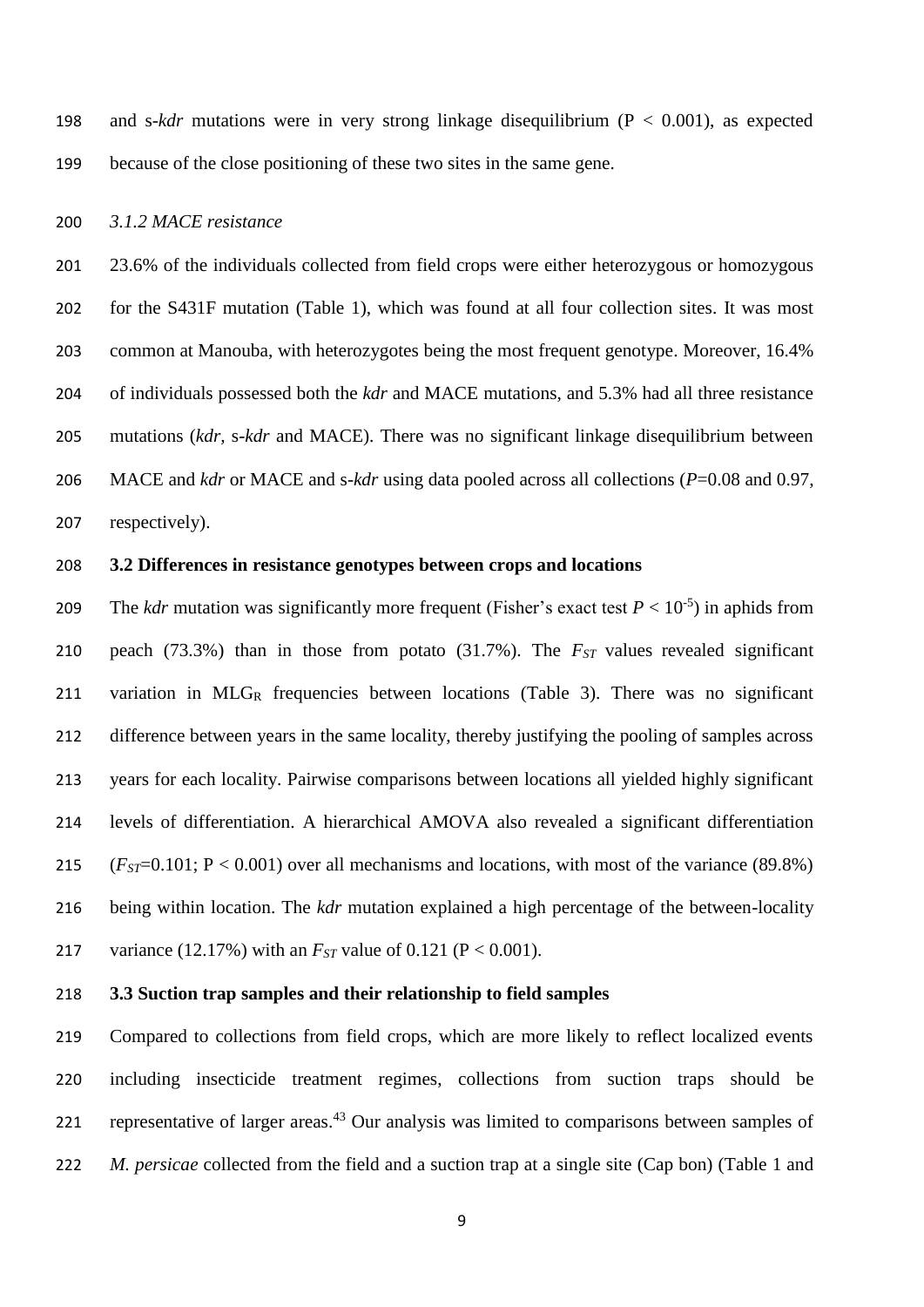223 4), due to the absence of suction traps at another sites. Each of the three resistance mutations (*kdr*, s-*kdr* and MACE) had a similar prevalence in samples collected from field crops and from the suction trap at Cap bon. For example, the *kdr* mutation L1014F was present in 65% of individuals collected from field crops and 61.5% of individuals collected from the suction trap. Similarly, the S431F mutation was detected in 23.6% of individuals collected from field crops and in 22.7% of individuals collected from the suction trap.

#### **3.4 Microsatellite genotypes**

 The number of alleles identified for each microsatellite locus ranged from eight at M40 and M63 to 15 at M49. 49 alleles were detected across all loci. All 13 samples used for microsatellite analysis showed substantial genetic diversity, as expressed by the mean number of alleles per locus and the randomization test for population allelic richness (Table 5). Values of allelic richness ranged from 1.9 at locus M40 to 5.0 at locus M49.

 120 different MLGMs were found among 153 individuals genotyped. Estimates of clonal 236 diversity (G) measured by dividing the numbers of genotypes by the number of individuals, 237 ranged from 0.62 to 1 across the 13 samples (Table 5). Only 16 of the 120 MLG<sub>MS</sub> were found more than once (between two and six times in the samples). Most genotypes were unique to a particular sampling site although one was collected at multiple sites. When 240 considering only one individual per  $MLG_M$ , significant linkage disequilibrium was detected 241 only for a single pair of loci ( $M40 \times M63$ , *P*<0.001). No linkage disequilibrium was detected between microsatellite loci and mutations conferring insecticide resistance with the exception of a significant association between s-*kdr* and M40.

#### **3.5 Comparing MLGMs between samples**

 Comparisons of genetic differentiation for microsatellite loci between locations or between host plants showed significant differentiation between the three locations (Table 6). A 247 hierarchical AMOVA also revealed a significant  $F_{ST}$  (0.040;  $P < 0.001$ ) variation over all loci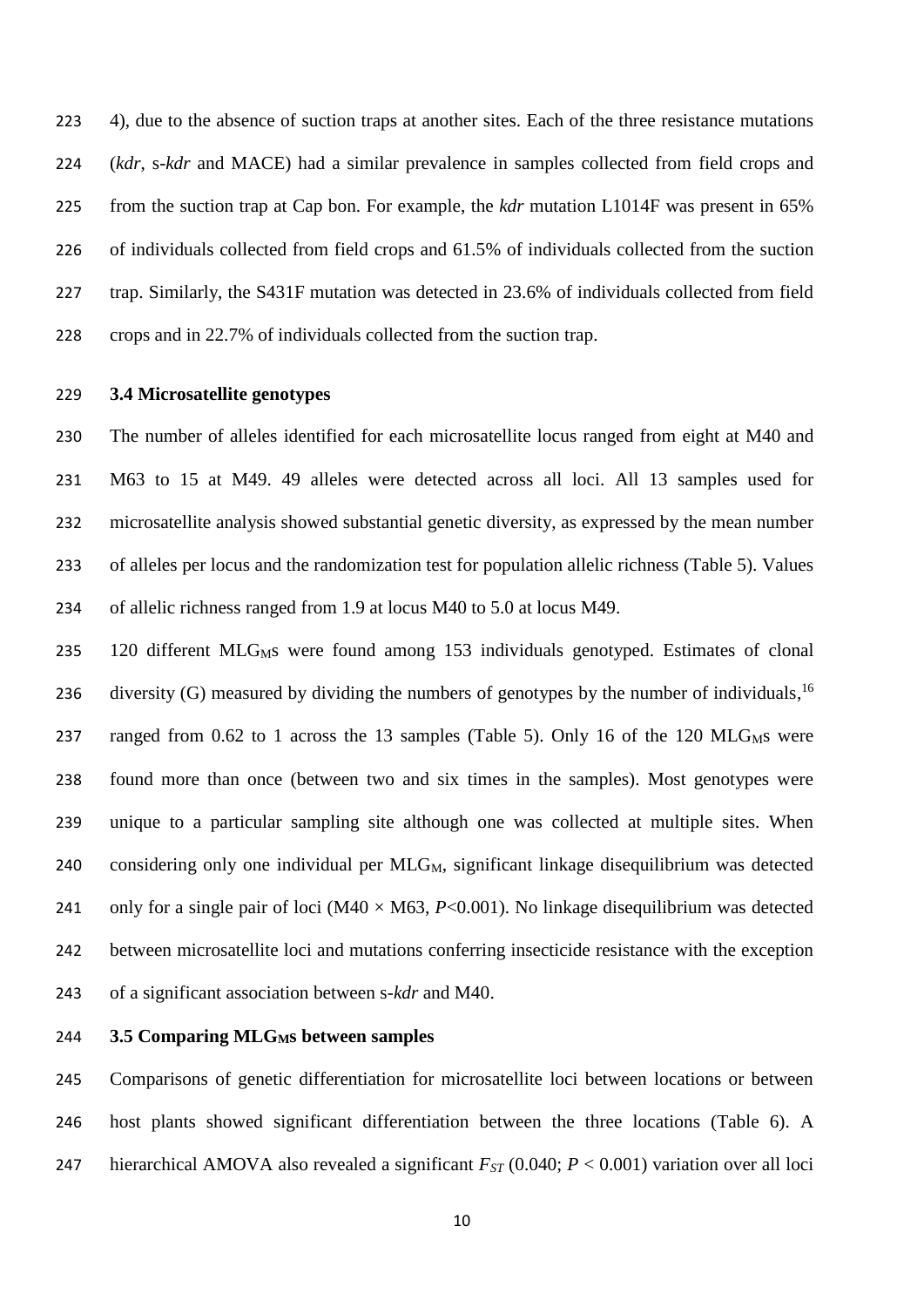and locations, with most of the variance (94%) being within location. There was low but significant genetic differentiation between peach and potato samples (P< 0.001; *FST* = 0.024).

#### **3.6 Comparison of resistance and microsatellite profiles**

 Among the 120 different MLG<sub>MS</sub> identified using microsatellite markers, only seven 252 contained more than one  $MLG_R$  defined using the three resistance markers. Of the remaining 253 MLG<sub>MS</sub>, 18 were susceptible for both resistance mechanisms, 95 contained the *kdr* mutation, 254 31 the s-*kdr* mutation and 28 the MACE mutation. Only 16 MLG<sub>MS</sub> contained both the *kdr*  and MACE mutations. No strict associations could be established between microsatellite and resistance profiles since: (a) with one exception (see above) no significant linkage could be detected between microsatellites and insecticide resistance markers; (b) each resistance 258 mechanism was found in different  $MLG<sub>M</sub>s$ ; and (c) some resistance genes showed variation within MLG<sub>MS</sub>.

#### **4 DISCUSSION**

 Heterozygotes and homozygotes for mutations conferring resistance to pyrethroids and 263 pirimicarb were readily found using allelic discrimination PCR assays  $31,32$ , showing that resistance to these functionally distinct compounds is well established in Tunisia. Differences between samples in the frequency of resistance mechanisms may reflect some spatial variation in selection pressure. The *kdr* (L1014F) mutation was present at all four collection sites and in samples from the single suction trap, in some cases in 100% of the insects tested. The frequencies of *kdr* were statistically higher in peach orchards than in potato fields, possibly a consequence of the selection pressure imposed by spring treatments in peach orchards against *M. persicae* and other pests including Mediterranean fruit fly *Ceratitis capitata*, Peach Twig Borer *Anarsia lineatella* and scale insects. Both the *kdr* and s*-kdr* mutations have now been identified in samples of *M. persicae* worldwide, and the status of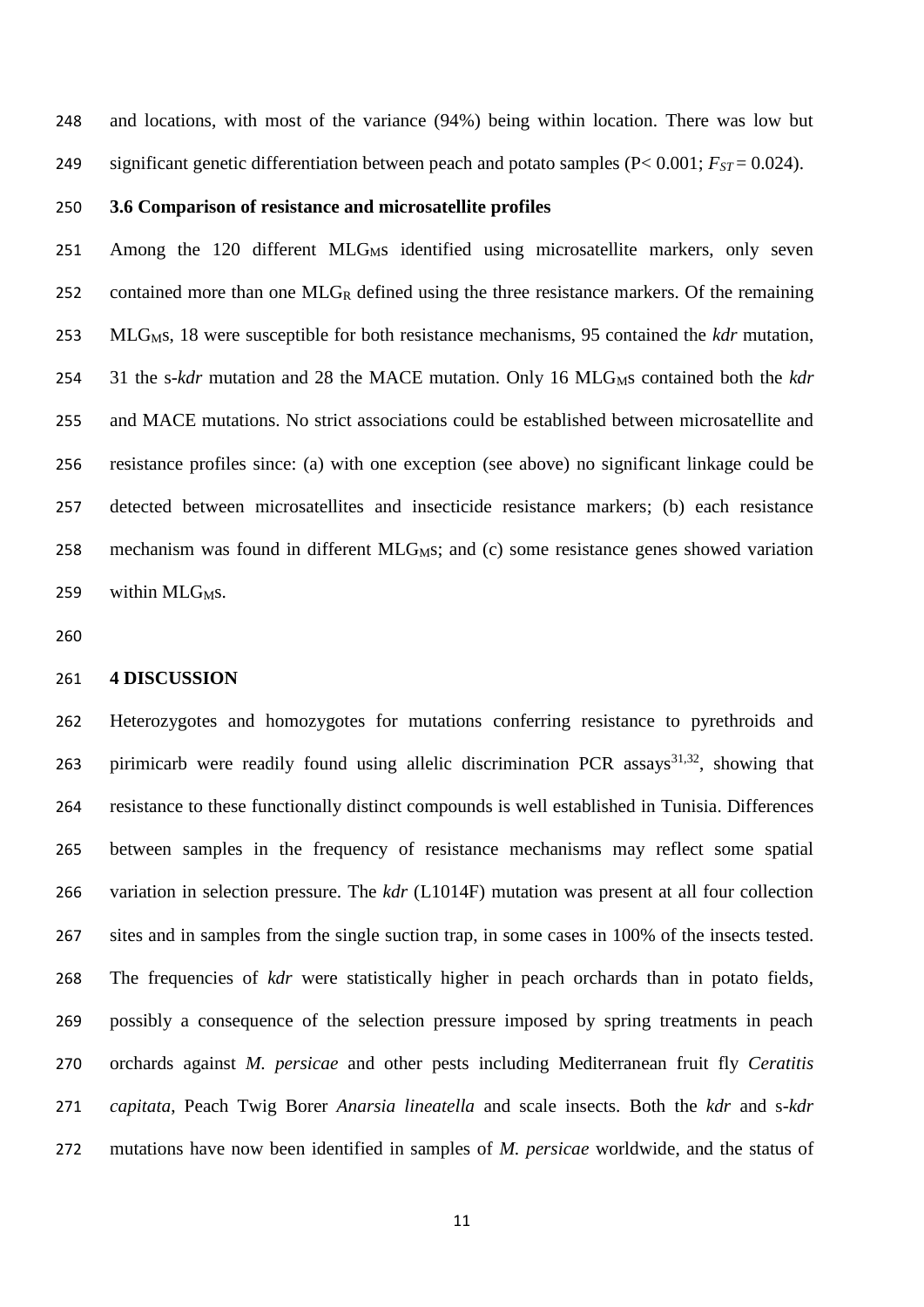knockdown resistance in Tunisia mirrors its generally high frequency in Europe, USA and Japan<sup>44,14,25</sup> where it is a major constraint on the continuing use of pyrethroids for combating *M. persicae*.

 Only some of the possible genotypic combinations of the *kdr* and s-*kdr* mutations were detected. Three alleles predominated: fully susceptible (SSSS), heterozygous at *kdr* but homozygous susceptible at s*-kdr* (SRSS), and heterozygous at *kdr* but homozygous resistant at s*-kdr* (SRRR). Prior to this study, M918T had never been observed in the absence of L1014F, leading to an assumption that both mutations are necessary for an enhanced resistance phenotype. The presence of the previously unreported SRRR genotype in our samples demonstrates the occurrence of an allele that is wild-type at the *kdr* locus but which contains the s*-kdr* mutation. The phenotype of insects with this genotype in terms of the expression and potency of resistance has not been investigated. The existence of the new allele implies that aphids with a SSRR genotype should be generated through outcrossing, although none were detected in the samples investigated.

 No individuals were found that were homozygous resistant for both mutations (RRRR). 288 Fenton *et al.*<sup>15</sup> also found a lack of the RRRR genotype in Scotland. The lack of such double 289 homozygotes could implicate a fitness cost associated with such a genotype.<sup>45,46</sup> The absence of homozygous genotypes for *kdr* and s-*kdr* also matches observations in populations of *M. persicae* in mainland Europe, Zimbabwe and South East Australia, where there appears to be a strong selection pressure against homozygosity in *kdr* due to the high fitness costs 293 associated with the trait.<sup>46</sup>

 The frequency of MACE resistance was generally constant between years. Its relatively limited frequency in Tunisia could be due to a switch to insecticides other than pirimicarb, resulting in a situation where MACE is of no advantage. Although, as expected, there was strong linkage disequilibrium between *kdr* and s-*kdr*, there was no significant association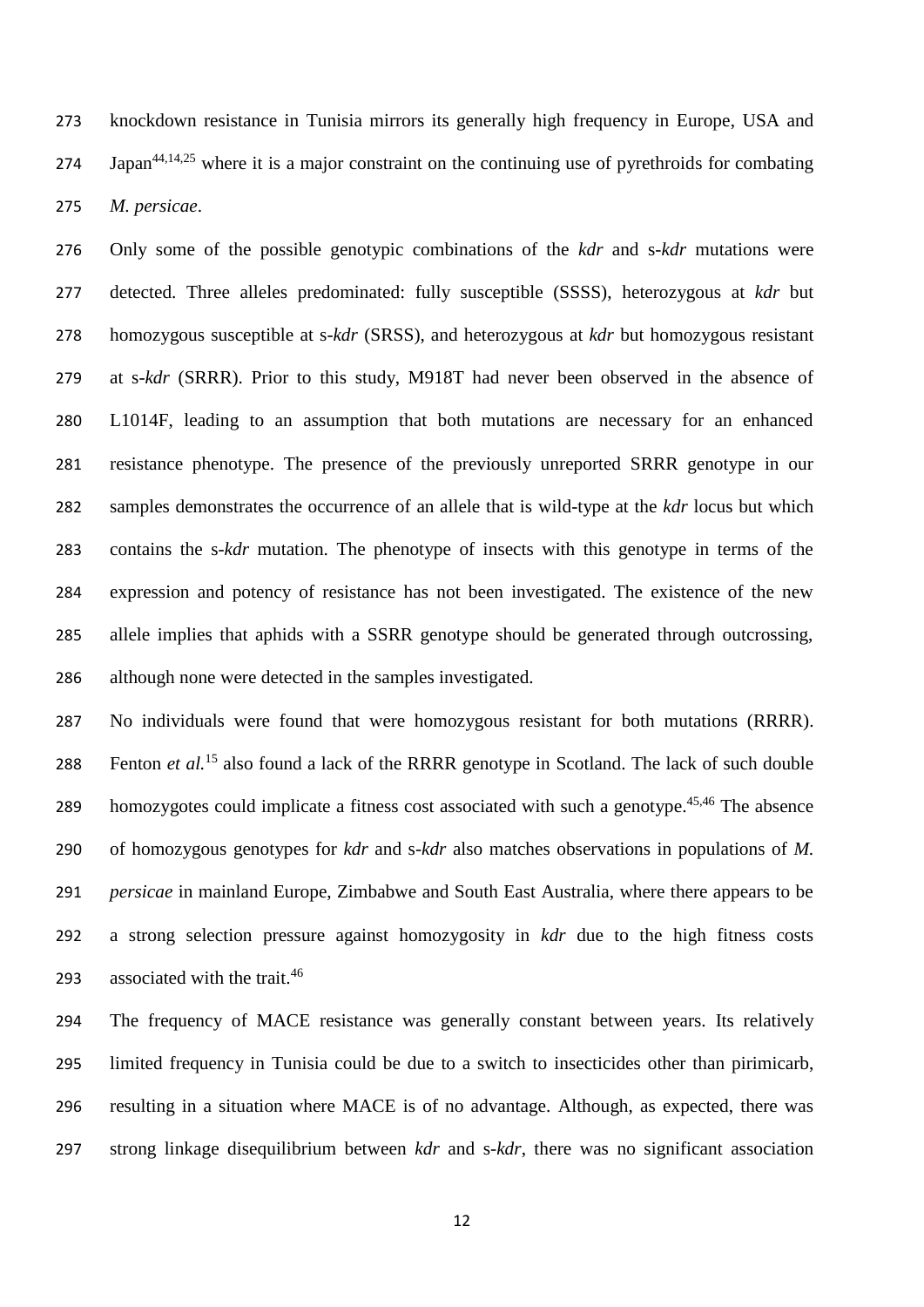between MACE and either the *kdr* or s-*kdr* mutations, which could arise in areas treated with both pyrethroids and pirimicarb. In Tunisia, such an association is not apparent, presumably as a consequence of recombination during sexual reproduction.

 The presence of 120 microsatellite genotypes in 153 individuals indicates a high level of genetic diversity similar to that found in *M. persicae* in France, where 100 genotypes were 303 identified from 174 aphids collected from suction traps in 2000.<sup>25</sup> This level of variation contrasts markedly with that in Scotland (UK), where only 21 different genotypes were found in 1497 individuals collected from suction traps and secondary hosts.<sup>18</sup> This lack of variation was attributed to obligate anholocycly, since the primary host is absent. In Greece, the extent of variation in microsatellite markers was closely associated with the presence or absence of 308 the primary host, with the number of unique  $MLG<sub>M</sub>$ s being much higher in peach-growing 309 areas than in non-peach-growing areas<sup>4</sup>. Thus, the absence of genetic signatures of clonal reproduction (repeated genotypes, linkage disequilibrium) suggests that Tunisian samples are mostly constituted of cyclically parthenogenetic aphids. The variation observed was attributable to the fact that most of our collections were made from peach trees in spring, and were offspring of the founding females that emerged from sexually-produced eggs.

 Significant pairwise *FST* values for pooled samples from different localities imply genetic differentiation even over small distances (Cap bon and Kairouan are less than 150 km apart, Fig. 1). For *Sitobion avenae*, Simon *et al.*<sup>47</sup> obtained an average  $F_{ST}$  value of 0.032 in France, 317 and Llewellyn *et al.*<sup>48</sup> reported most values lower than 0.05 in the UK. For *Rhopalosiphum padi*, Delmotte *et al.*<sup>49</sup> reported values of 0.022 and 0.032 for anholocyclic and cyclically parthenogenetic genotypes, respectively. The authors suggested that genetic homogeneity over a large geographical scale results from the high migratory habits of two aphid pests of cereal crops. However, *M. persicae* seems to differ in this respect, as shown also by previous studies in Australia<sup>24</sup> ( $F_{ST} = 0.058 - 0.202$ , with an average 0.087); France<sup>25</sup> ( $F_{ST}$  up to 0.17–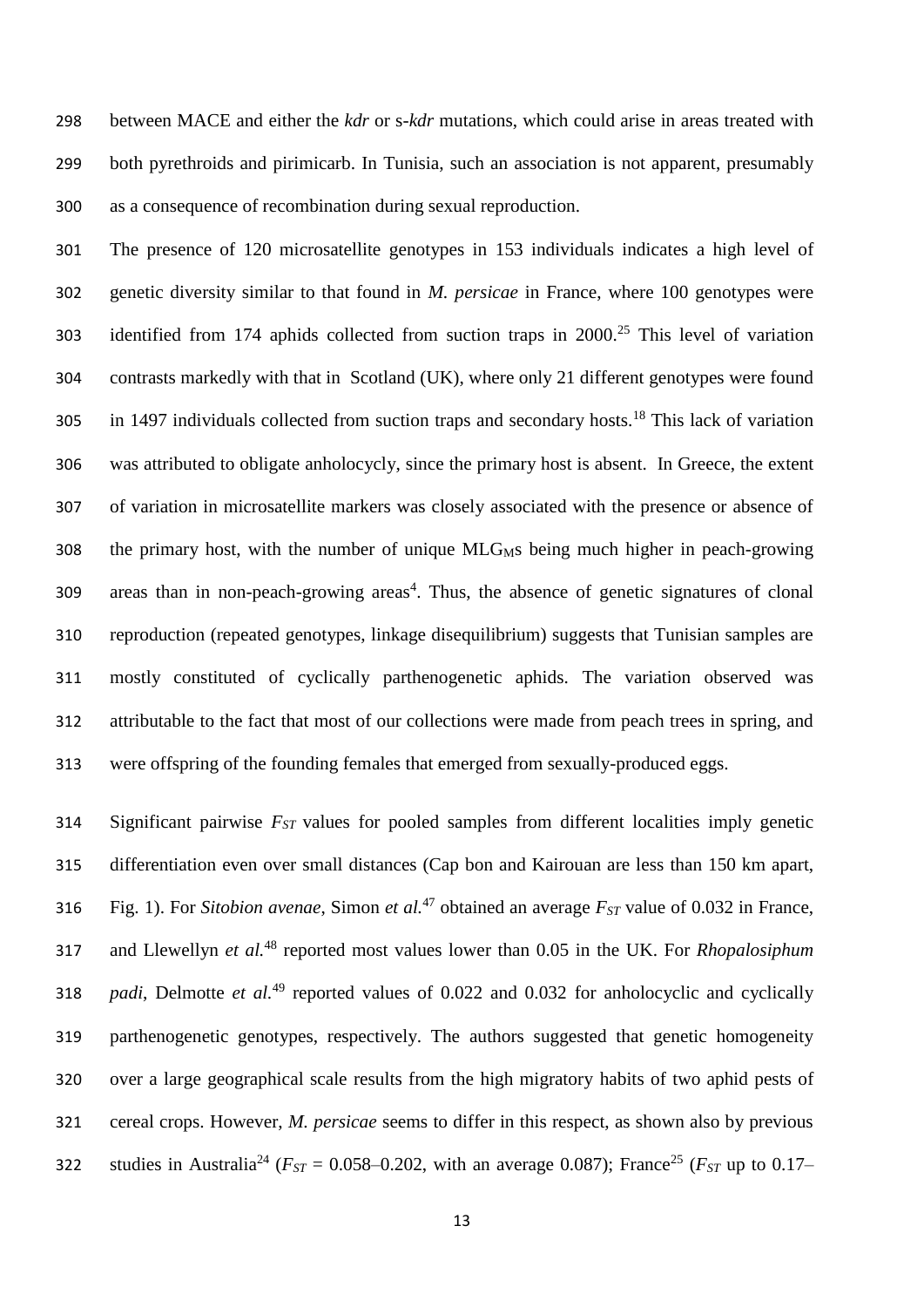323 0.21 in some cases) and Greece<sup>50</sup> ( $F_{ST} = 0.05{\text -}0.174$ , with an average 0.062). It should be noted that local differentiation does not mean that intense migration and long-distance flights do not occur in *M. persicae*, but rather that long-distance migration may be rare or that the 326 success rate of migration may be  $low.^{51}$  Tunisian samples showed variation in insecticide resistance genotypes (MLG<sub>RS</sub>) was present within MLG<sub>MS</sub> and that the same insecticide 328 resistance mutations were present in different MLG<sub>MS</sub>. This again points to the existence of sexual recombination. Recombination resulting from sexual reproduction can lead to a polymorphism at resistance genes within MLGs, and this conclusion is supported by the presence of peach, the primary host, and by the high level of genetic diversity revealed by microsatellite analysis.

 In conclusion, molecular analyses of the diversity of insecticide resistance mutations in *M. persicae* can assist in determining the levels and types of resistance mechanism present. This information can strengthen strategies for preserving the effectiveness and increasing the performance of insecticides currently used for managing *M. persicae*, and for deploying insecticides alongside other control strategies. Work in cropping systems in Tunisia has helped to reveal how patterns of variation in insecticide resistance genes relate to those in microsatellite markers and compliments information from other continents to provide a global perspective on the evolution of resistance in one of the world's most economically-significant agricultural pests.

#### **ACKNOWLEDGEMENTS**

 This work was funded by the award of a Rothamsted International Fellowship to Kamel Charaabi. We are very grateful to Dr Gaynor Malloch, James Hutton Institute,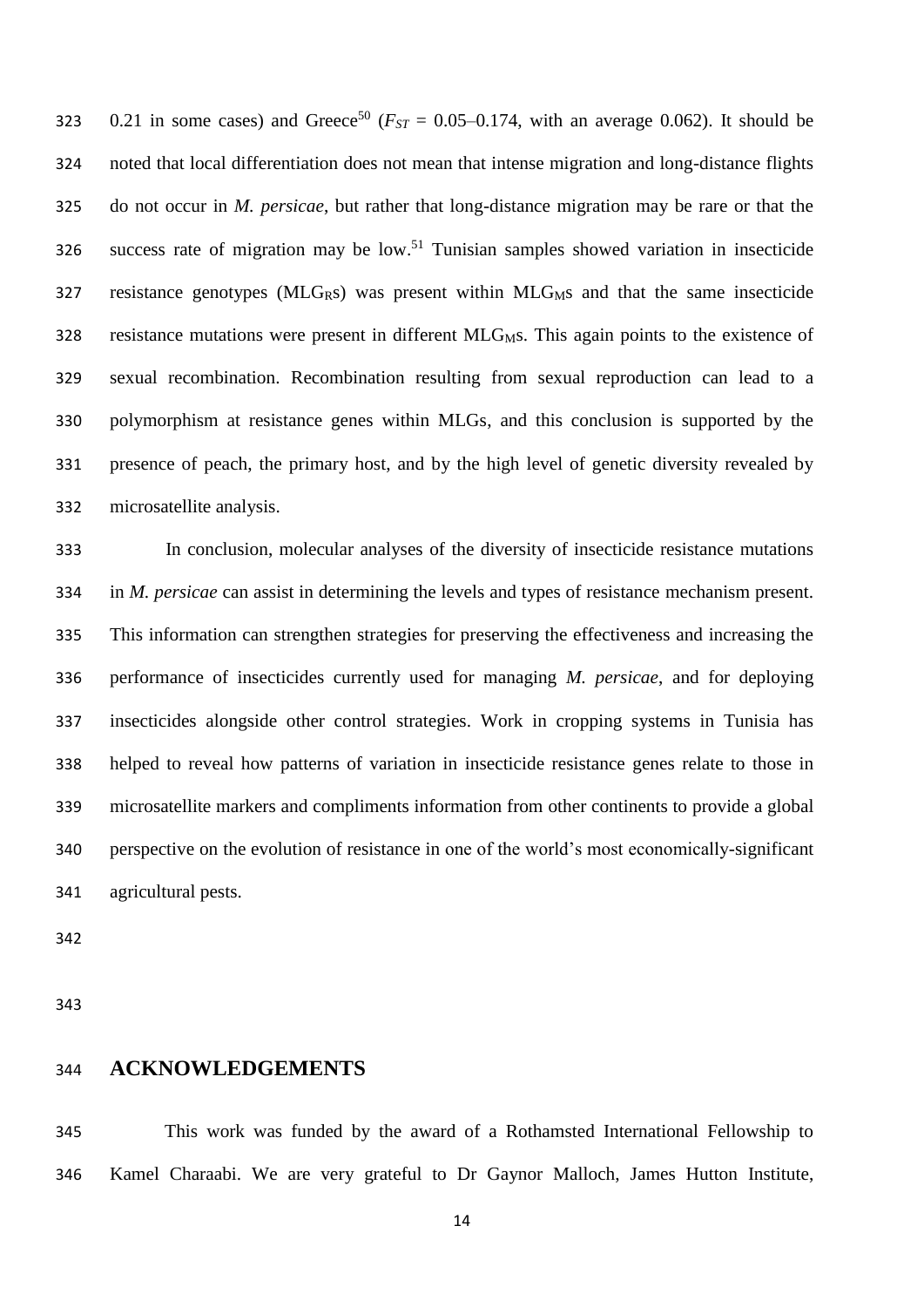| 348 | Research, for assistance with insecticide resistance testing of the aphid samples. |
|-----|------------------------------------------------------------------------------------|
| 349 |                                                                                    |
| 350 |                                                                                    |
| 351 |                                                                                    |
| 352 |                                                                                    |
| 353 |                                                                                    |
| 354 |                                                                                    |
| 355 |                                                                                    |
| 356 |                                                                                    |
| 357 |                                                                                    |
|     |                                                                                    |
| 358 |                                                                                    |
| 359 |                                                                                    |
| 360 |                                                                                    |
| 361 |                                                                                    |
| 362 |                                                                                    |
|     |                                                                                    |
| 363 |                                                                                    |
| 364 |                                                                                    |
| 365 | <b>REFERENCES</b>                                                                  |
| 366 | 1. Blackman RL and Eastop VF, Aphids on the world's crops, an identification and   |

Invergowrie, Scotland, for assistance with microsatellite testing, and Diana Cox, Rothamsted

information guide. Chichester, UK: John Wiley & Sons Ltd (2000).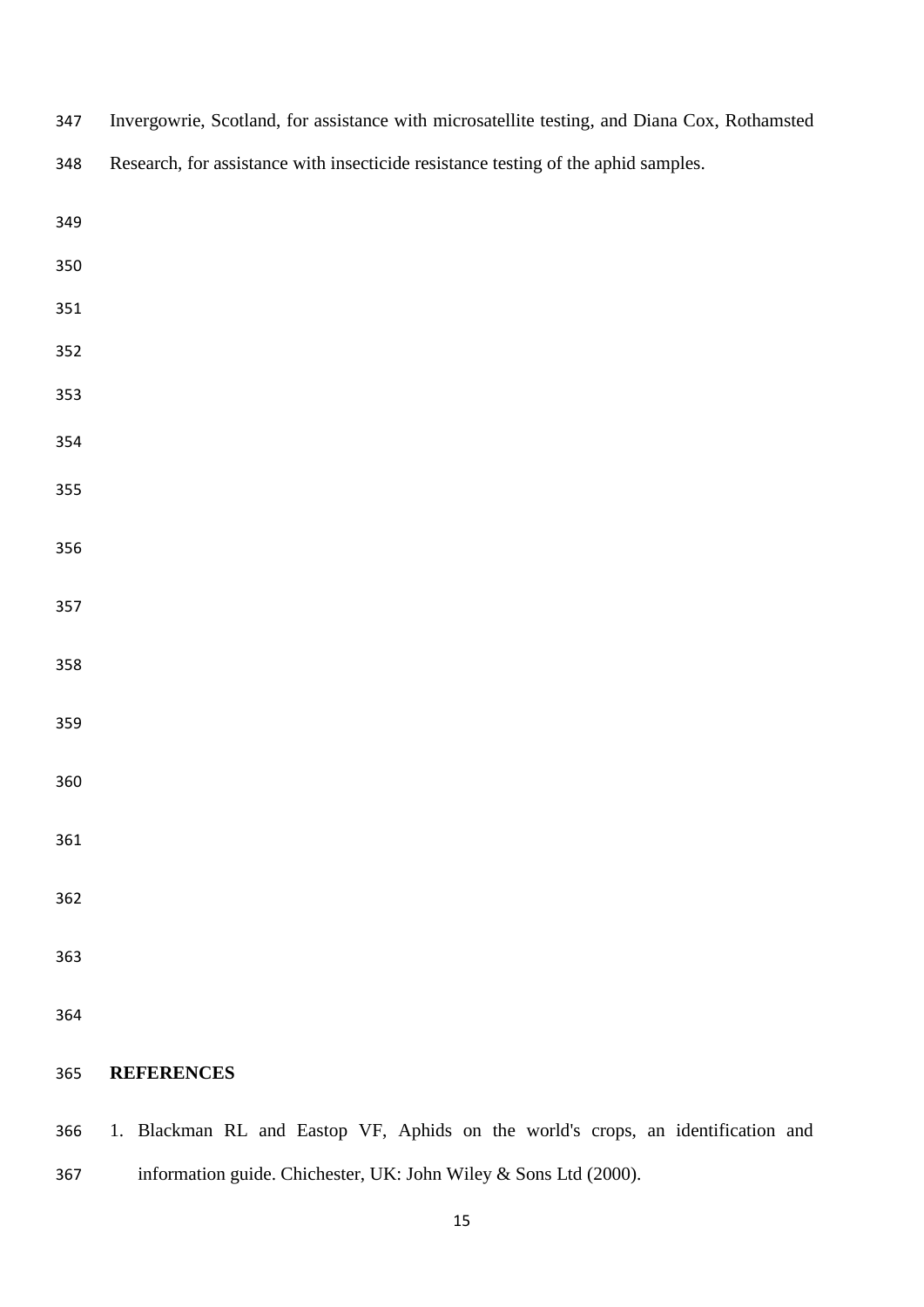| 368 | 2. Moury B, Fabre F and Senoussi R, Estimation of the number of virus particles transmitted |
|-----|---------------------------------------------------------------------------------------------|
| 369 | by an insect vector. Proc Natl Acad Sci U S A 104:17891-17896 (2007).                       |
| 370 | 3. van Emden H and Harrington R, Aphids as Crop Pests. CABI North American Office,          |
| 371 | Cambridge, Massachusetts (2007).                                                            |
| 372 | 4. Blackman RL, Malarky G, Margaritopoulos JT and Tsitsipis JA, Distribution of common      |
| 373 | genotypes of Myzus persicae in Greece, in relation to life cycle and host plant. Bull       |
| 374 | Entomol Res 97: 253-263 (2007).                                                             |
| 375 | 5. Bass C, Puinean M, Zimmer CT, Denholm I, Field LM, Foster SP et al., The evolution of    |
| 376 | insecticide resistance in the peach-potato aphid, Myzus persicae. Insect Biochem Mol Biol   |
| 377 | $51:41-51$ (2014).                                                                          |
| 378 | 6. Moores GD, Devine GJ and Devonshire AL, Insecticide insensitive acetylcholinesterase     |
| 379 | can enhance esterase-based resistance in Myzus persicae and Myzus nicotianae, Pestic        |
| 380 | Biochem Physio 49:114-120 (1994).                                                           |
| 381 | 7. Andrews MC, Williamson MS, Callaghan A, Field LM and Moores GD, A single amino           |
| 382 | acid substitution found in pirimicarb-insensitive acetylcholinesterase of the peach potato  |
| 383 | aphid, Myzus persicae (Sulzer). Proceedings of the XI International Symposium on            |
| 384 | Cholinergic Mechanisms: Function and Dysfunction. St Moritz, Switzerland, p. 38 (2002).     |
| 385 | 8. Nabeshima T, Kozak T, Tomita T and Kono Y, An amino acid substitution on the second      |
| 386 | acetylcholinesterase in the pirimicarb-resistant strains of the peach potato aphid, Myzus   |
| 387 | persicae. Biochem Biophys Res Commun 307:15-22 (2003).                                      |
| 388 | 9. Martinez-Torres D, Foster SP, Field LM, Devonshire AL and Williamson MS, A sodium        |
| 389 | channel point mutation is associated with resistance to DDT and pyrethroid insecticides in  |
| 390 | the peach-potato aphid, Myzus persicae (Sulzer) (Hemiptera: Aphididae). Insect Mol Biol     |
| 391 | 8:339-346 (1999).                                                                           |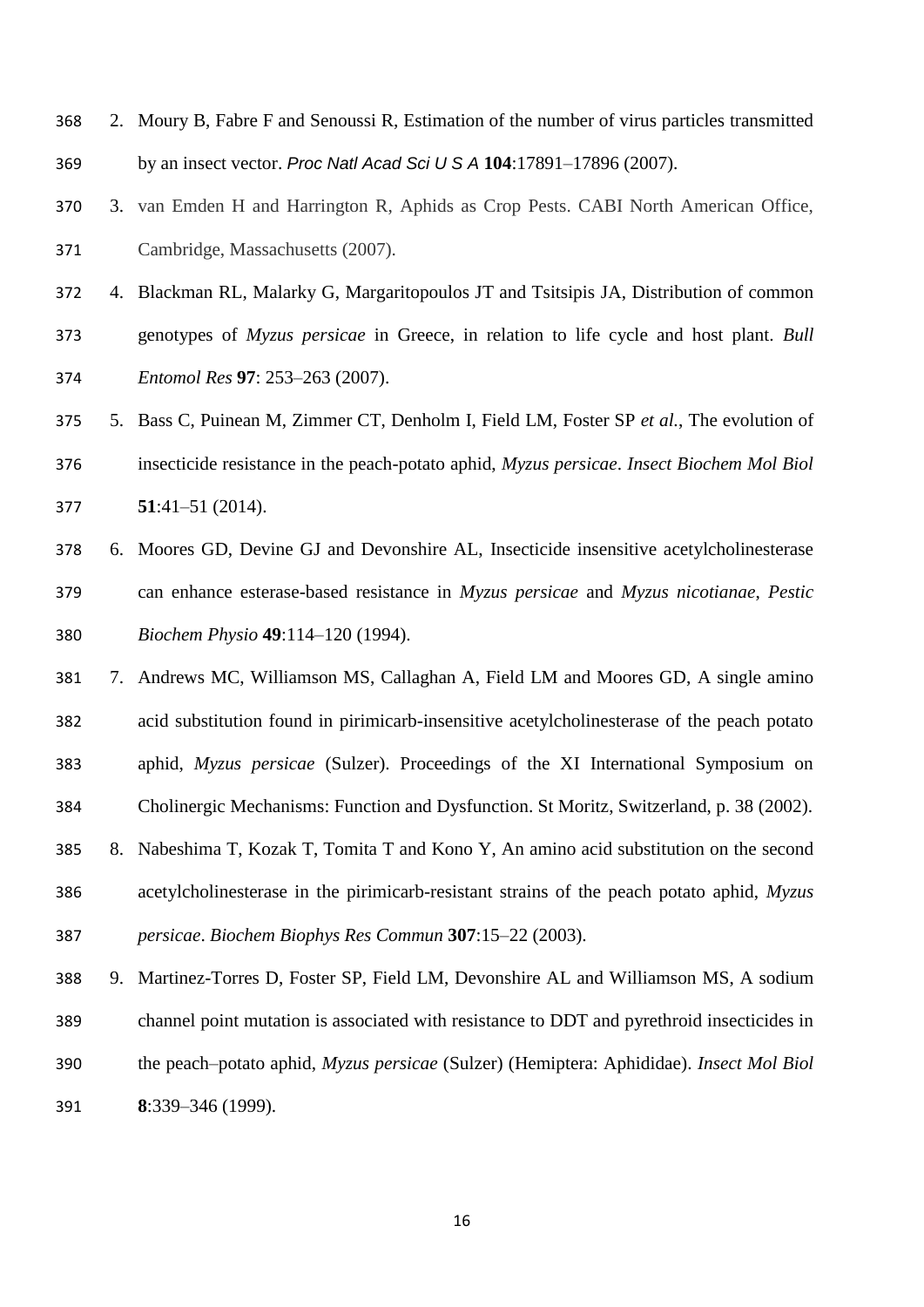10. Eleftherianos I, Foster S, Goodson S, Williamson M and Denholm I, Toxicological and molecular characterization of pyrethroid knockdown resistance (kdr) in the peach-potato aphid, *Myzus persicae* (Sulzer) Aphids in a new millennium. Proceedings of the Sixth International Symposium on Aphids, September 2001, Rennes, France, pp. 213–218 (2004).

- 11. Fontaine S, Caddoux L, Brazier C, Bertho C, Bertolla P, Micoud A and Roy L, Uncommon associations in target resistance among French populations of *Myzus persicae*  from oilseed rape crops. *Pest Manag Sci* **67**:881–885 (1999).
- 12. Puinean AM, Foster SP, Oliphant L, Denholm I, Field M, Millar NS *et al.*, Amplification of a cytochrome P450 gene is associated with resistance to neonicotinoid insecticides in the aphid *Myzus persicae*. *Plos Genet* **6**: e1000999 (2010).
- 13. Bass C, Puinean AM, Andrews MC, Culter P, Daniels M, Elias J *et al.*, Mutation of a nicotinic acetylcholine receptor β subunit is associated with resistance to neonicotinoid insecticides in the aphid *Myzus persicae. BMC Neurosci* **12**:51 (2011).
- 14. Foster SP, Denholm I. and Devonshire AL, The ups and downs of insecticide resistance in peach-potato aphids (*Myzus persicae*) in the UK. *Crop Prot* **19**:873–879 (2000).
- 15. Fenton B, Malloch G, Woodford JAT, Foster SP, Anstead J, Denholm I *et al.*, The attack of the clones: tracking the movement of insecticide-resistant peach–potato aphids *Myzus persicae* (Hemiptera: Aphididae). *Bull Entomol Res* **95**:483–494 (2005).
- 16. Zamoum T, Simon JC, Crochard D, Ballanger Y, Lapchin L, Vanlerberghe-Masutti, F. and Guillemaud T, Does insecticide resistance alone account for the low genetic variability of asexually reproducing populations of the peach–potato aphid *Myzus persicae*? *Heredity* **94**:630–639 (2005).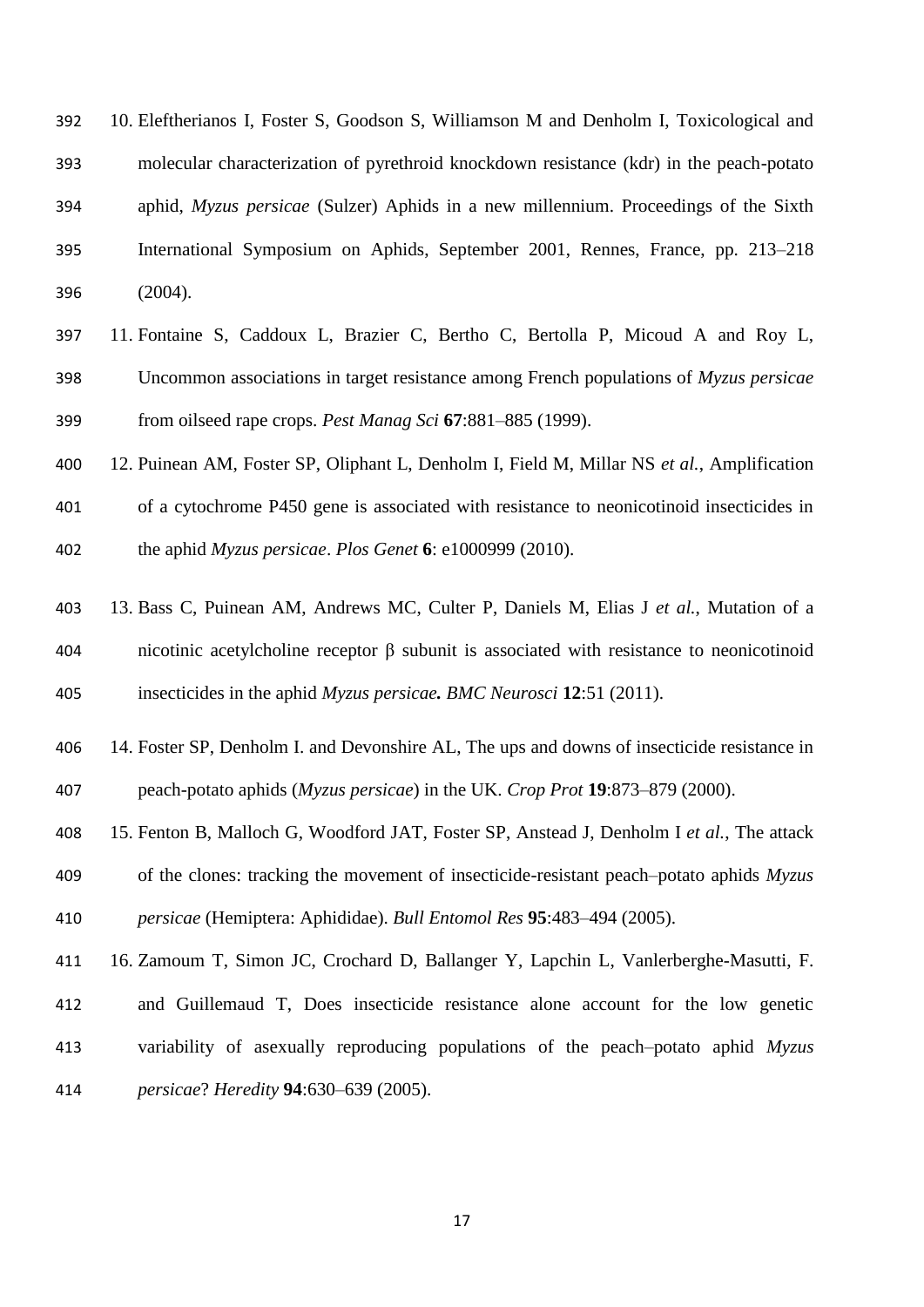- 17. Margaritopoulos JT, Skouras PJ, Nikolaidou P, Manolikaki J, Maritsa K, Tsamantani K *et al.*, Insecticide resistance status of *Myzus persicae* (Hemiptera, Aphididae) populations from peach and tobacco in mainland Greece, *Pest Manag Sci* **63**:821–829 (2007).
- 18. Kasprowicz L, Malloch GL, Pickup J and Fenton B, Spatial and temporal dynamics of Myzus persicae clones in fields and suction traps. *Agr Forest Entomol* **10:**91–100 (2008).
- 19. Foster SP, Harrington R, Devonshire AL, Denholm I, Clark SJ and Mugglestone MA, Evidence for a possible fitness trade-off between insecticide resistance and the low temperature movement that is essential for survival of UK populations of *Myzus persicae*
- (Hemiptera: Aphididae). *Bull Entomol Res* **87**:573–579 (1997).
- 20. Foster SP, Denholm I, Poppy GM and Thompson RW, Powell Fitness trade-off in peach- potato aphids (*Myzus persicae*) between insecticide resistance and vulnerability to parasitoid attack at several spatial scales. *Bull Entomol Res* **101**:659–666 (2011).
- 21. Foster SP, Denholm I and Devonshire AL, Field–simulator studies of insecticide resistance to dimethylcarbamates and pyrethroids conferred by metabolic-and target site- ased mechanisms in peach–potato aphids, *Myzus persicae* (Hemiptera: Aphididae). *Pest Manag Sci* **58**:811–816 (2002).
- 22. Fenton B, Margaritopoulos JT, Malloch, GL and Foster SP, Micro-evolutionary change in relation to insecticide resistance in the peach-potato aphid, *Myzus persicae*. *Ecol Entomol* **35**:131–146 (2010).
- 23. Vorburger C, Temporal dynamics of genotypic diversity reveal strong clonal selection in the aphid *Myzus persicae*. *J Evol Biol* **19**:97–107 (2006).
- 24. Wilson ACC, Sunnucks P, Blackman RL and Hales DF, Microsatellite variation in cyclically parthenogenetic populations of *Myzus persicae* in south-eastern Australia. *Heredity* **88**:258–266 (2002).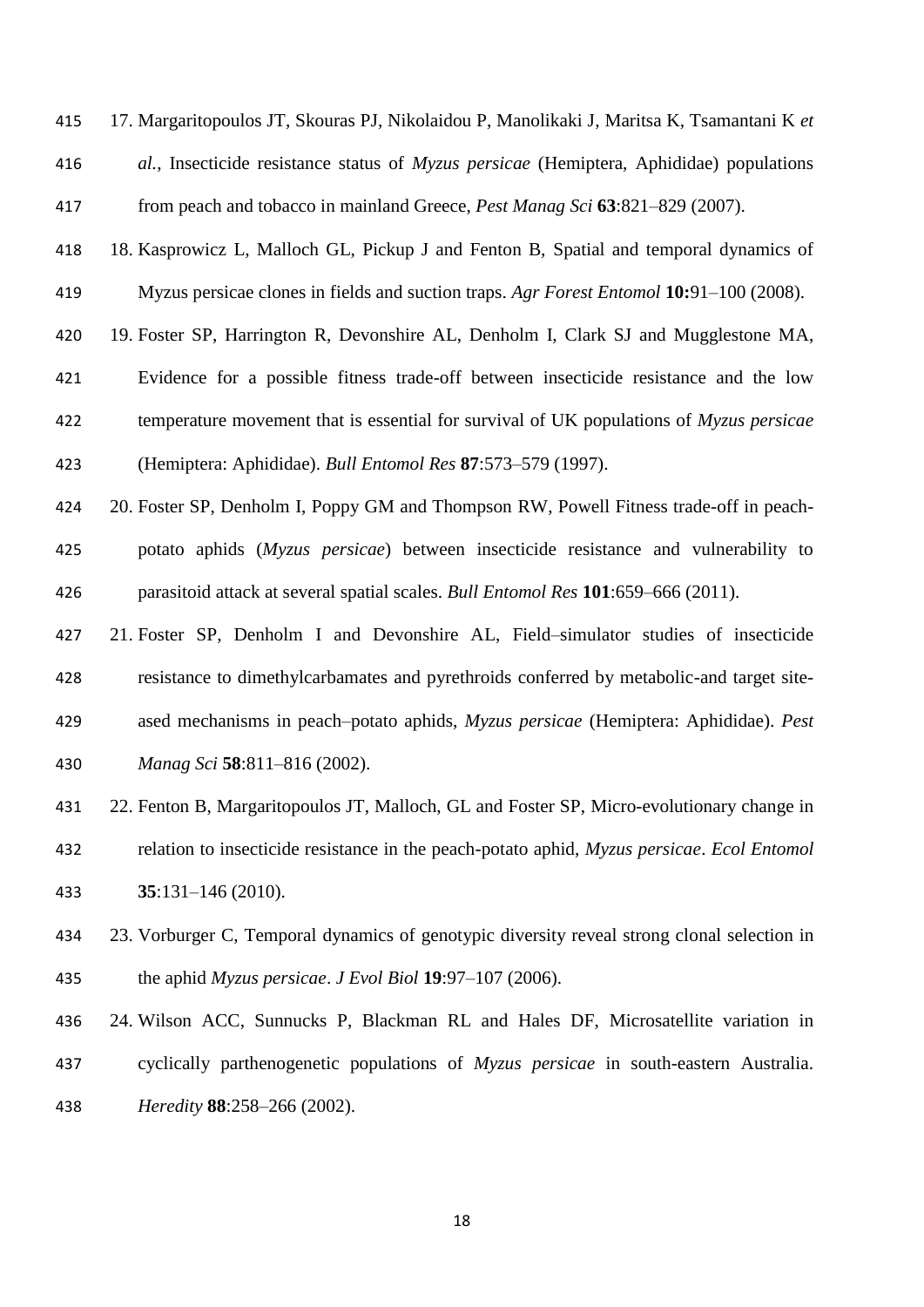| 439 | 25. Guillemaud T, Brun A, Anthony N, Sauge MH, Boll R, Delorme R et al., Incidence of  |
|-----|----------------------------------------------------------------------------------------|
| 440 | insecticide resistance alleles in sexually-reproducing populations of the peach-potato |
| 441 | aphid Myzus persicae (Hemiptera: Aphididae) from southern France. Bull Entomol Res     |
| 442 | $93:289 - 297(2003)$ .                                                                 |

- 26. Van Toor RF, Malloch GL, Anderson EA, Dawson G and Fenton B, Insecticide resistance profiles can be misleading in predicting the survival of *Myzus persicae* genotypes on potato crops following the application of different insecticide classes. *Pest Manag Sci* **69**:93–103 (2013).
- 27. Djilani KF, Guyader S, Gorsane F, Khamassy N, Rouzé J, Marrakchi M and Fakhfakh H, Diagnosis and molecular analysis of *Potato leafroll virus* isolates in Tunisia. *Bulletin OEPP/EPPO* Bulletin **33**:361–368 (2003).
- 28. Boukhris BS, Hullé M, Rouzé-Jouan J, Glais L and Kerlan C, *Solanum eleagnifolium*, a potential source of Potato virus Y (PVY) propagation. *Bulletin OEPP/EPPO* Bulletin **37**:125–128 (2007).
- 29. Ben Khalifa M, Simon V, Marrakchi M, Fakhfakh H and Moury B, Contribution of host plant resistance and geographic distance to the structure of Potato virus Y (PVY) populations in pepper in Northern Tunisia. *Plant Pathol* **58**:763–772 (2009).
- 30. Raboudi F, Fattouch S, Makni H and Makni M, Biochemical and molecular analysis of the pirimicarb effect on acetylcholinesterase resistance in Tunisian populations of potato aphid Macrosiphum euphorbiae (Hemiptera: Aphididae) *Pest Biochem Physiol* **104**: 261– 266 (2012).
- 31. Anstead JA, Williamson MS, Eleftherianos IG and Denholm I, High-throughput detection
- of knockdown resistance in *Myzus persicae* using allelic discriminating quantitative PCR
- *Insect Biochem. Mol Biol* **34**:871–877(2004).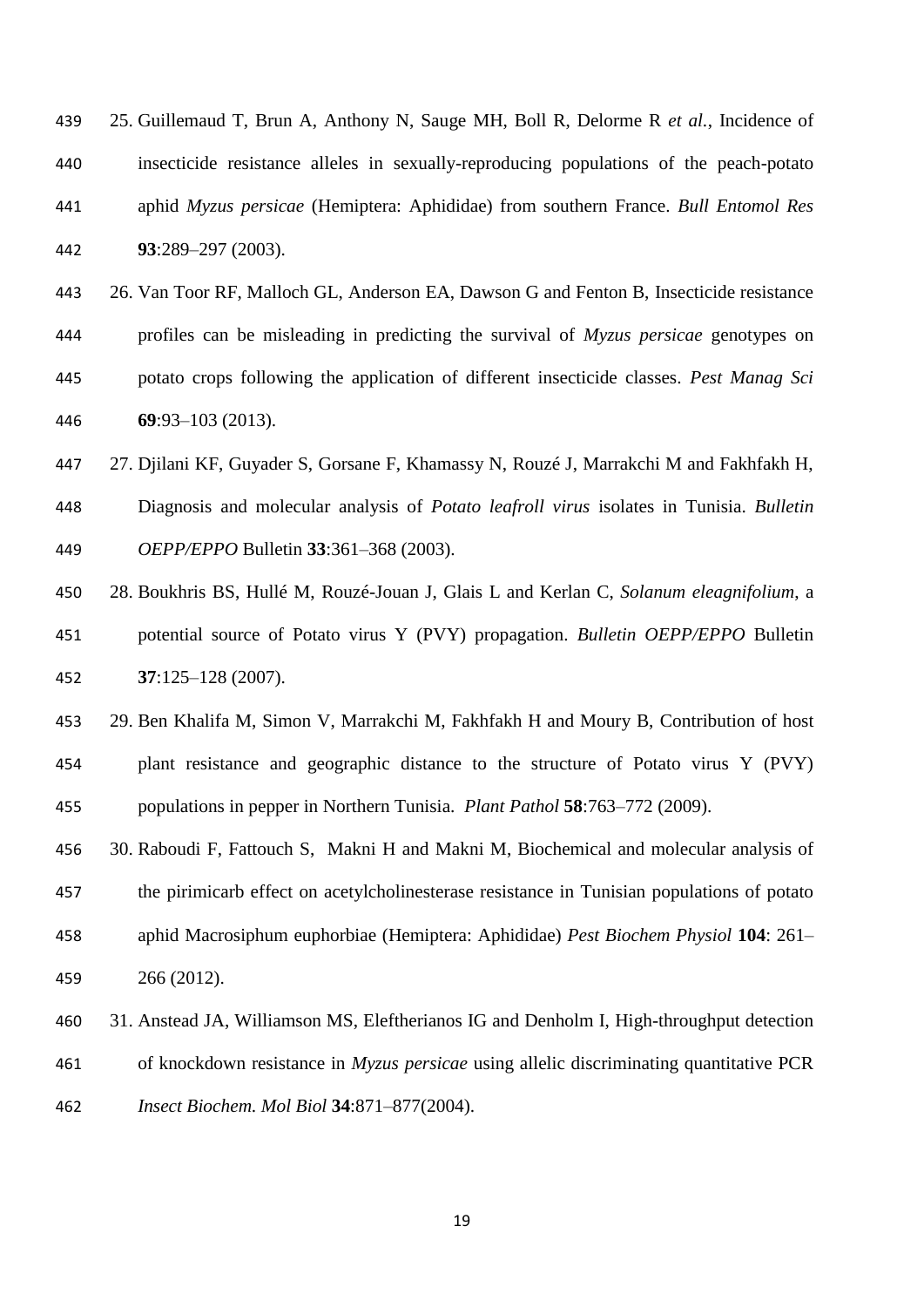- 32. Anstead JA, Williamson MS and Denholm I, New methods for the detection of insecticide resistant *Myzus persicae* in the U.K. suction trap network. *Agr Forest Entomol* **10**:291– 295 (2008).
- 33. Wilson ACC, Massonnet B, Simon JC, Prunier-Leterme N, Dolatti L, Llewellyn KS *et al.*,

 Cross-species amplification of microsatellite loci in aphids: assessment and application. *Mol Ecol Notes* **4**:104–109 (2004).

- 34. Sloane MA, Sunnucks P, Wilson ACC and Hales DF, Microsatellite isolation, linkage group identification and determination of recombination frequency in the peach-potato aphid, *Myzus persicae* (Sulzer) (Hemiptera: Aphididae). *Genetic Res Cambridge* **77**: 251– 260 (2001).
- 35. Malloch G, Fenton B and Butcher RDJ, Molecular evidence for multiple infections of a new subgroup of *Wolbachia* in the European raspberry beetle *Byturus tomentosus*. *Mol Ecol* **9**:77–90 (2000).
- 36. Goudet J, Fstat, a program to estimate and test gene diversities and fixation indices (version 2.9.3). Available from http:// www.unil.ch/izea/softwares/fstat.html. Updated from Goudet (1995) (2001).
- 37. Excoffier L, Laval G and Schneider S, ARLEQUIN: An Integrated Sofware Package for Population Genetics Data Analysis. CMPG, Bern, Swissland (2005).
- 38. Weir BS and Cockerham CC, Estimating F-statistics for the analysis of population structure. *Evolution* **38**:1358–1370 (1984).
- 39. Excoffier L, Smouse PE and Quattro JM, Analysis of molecular variance inferred from metric distances among DNA haplotypes: application to human mitochondrial DNA restriction data*. Genetics* **131**:479–491 (1992).
- 40. Raymond M and Rousset F, Genepop (version. 1.2) A population genetics software for exact tests and ecumenicism. *J Heredity* **86**:248–249 (1995).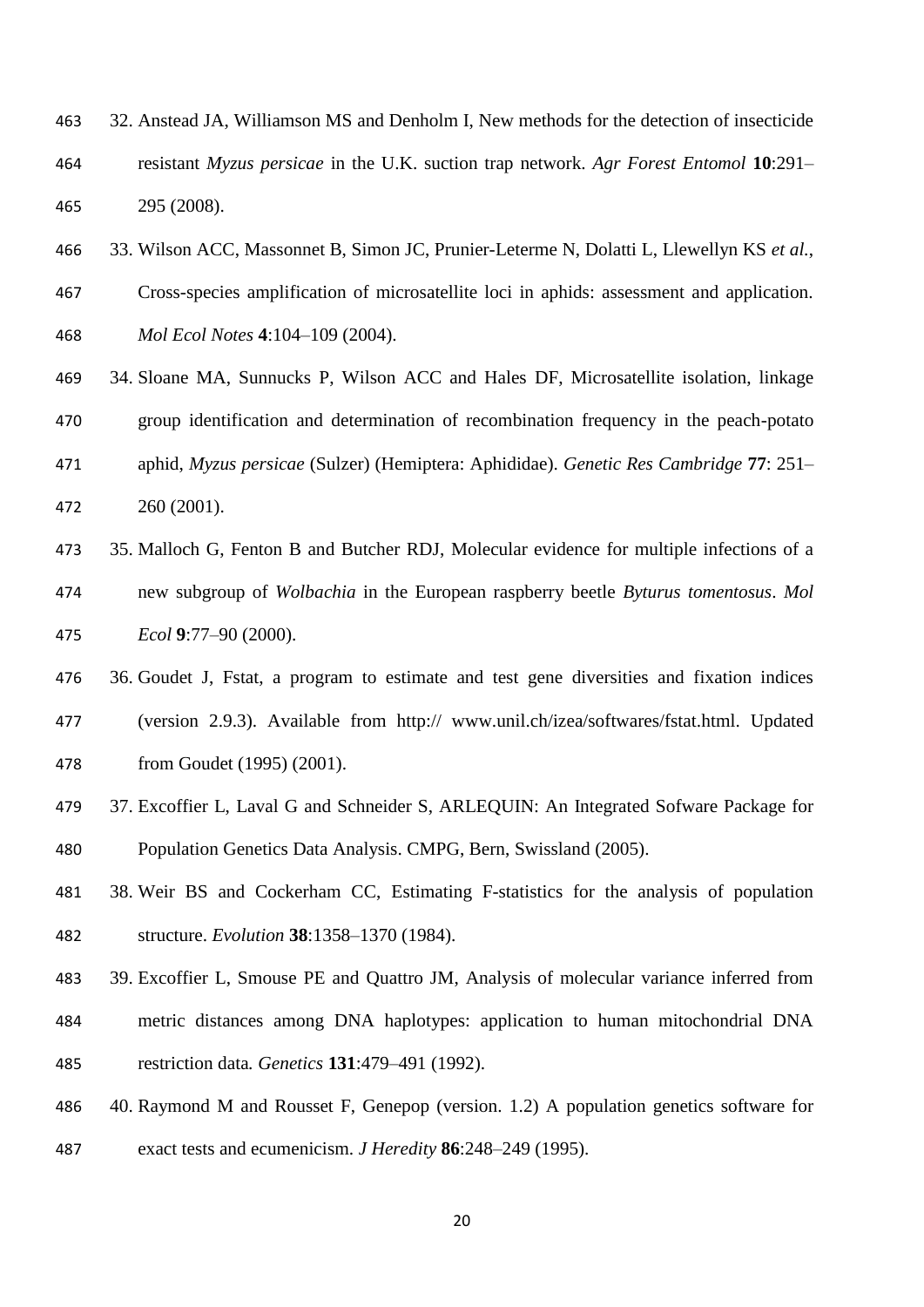- 41. Sunnucks P, Barro PJd, Lushai G, Maclean N and Hales D, Genetic structure of an aphid studied using microsatellites: cyclic parthenogenesis, differentiated lineages and host specialization*. Mol Ecol* **6**:1059–1073 (1997).
- 42. Halkett F, Plantegenest M, Prunier-Leterme N, Mieuzet L, Delmotte F and Simon JC, Admixed sexual and facultatively asexual aphid lineages at mating sites. *Mol Ecol* **14**: 325–336 (2005).
- 43. Taylor LR, In Movement of highly mobile insects: Concepts and methodology in research (Eds, R. L. Rabb and G. G. Kennedy) *University Graphics, Raleigh, North Carolina*, 148– 185 (1979).
- 44. Field LM, Anderson AP, Denholm I, Foster SP, Harling ZK, Javed N *et al.*, Use of biochemical and DNA diagnostics for characterising multiple mechanisms of insecticide resistance in the peach-potato aphid, *Myzus persicae* (Sulzer). *Pestic Sc* **51**:283–289 (1997).
- 45. Foster SP, Young S, Williamson MS, Duce I, Denholm I and Devine GJ, Analogous pleiotropic effects of insecticide resistance genotypes in peach-potato aphids and houseflies. *Heredity* **91**:98–106 (2003).
- 46. Anstead JA, Mallet J and Denholm I, Temporal and spatial incidence of alleles conferring knockdown resistance to pyrethroids in the peach-potato aphid, *Myzus persicae* (Hemiptera: Aphididae), and their association with other insecticide resistance mechanisms. *Bull Entomol Res* **97**:243–252 (2007).
- 47. Simon JC, Baumann S, Sunnucks P, Hebert PDN, Pierre JC, Le Gallic JF and Dedryver
- CA, Reproductive mode and population genetic structure of the cereal aphid *Sitobion avenae* studied using phenotypic and microsatellite markers. *Mol Ecol* **8**:531–545 (1999).
- 48. Llewellyn KS, Loxdale HD, Harrington R, Brookes CP, Clark SJ and Sunnucks P,
- Migration and genetic structure of the grain aphid (*Sitobion avenae*) in Britain related to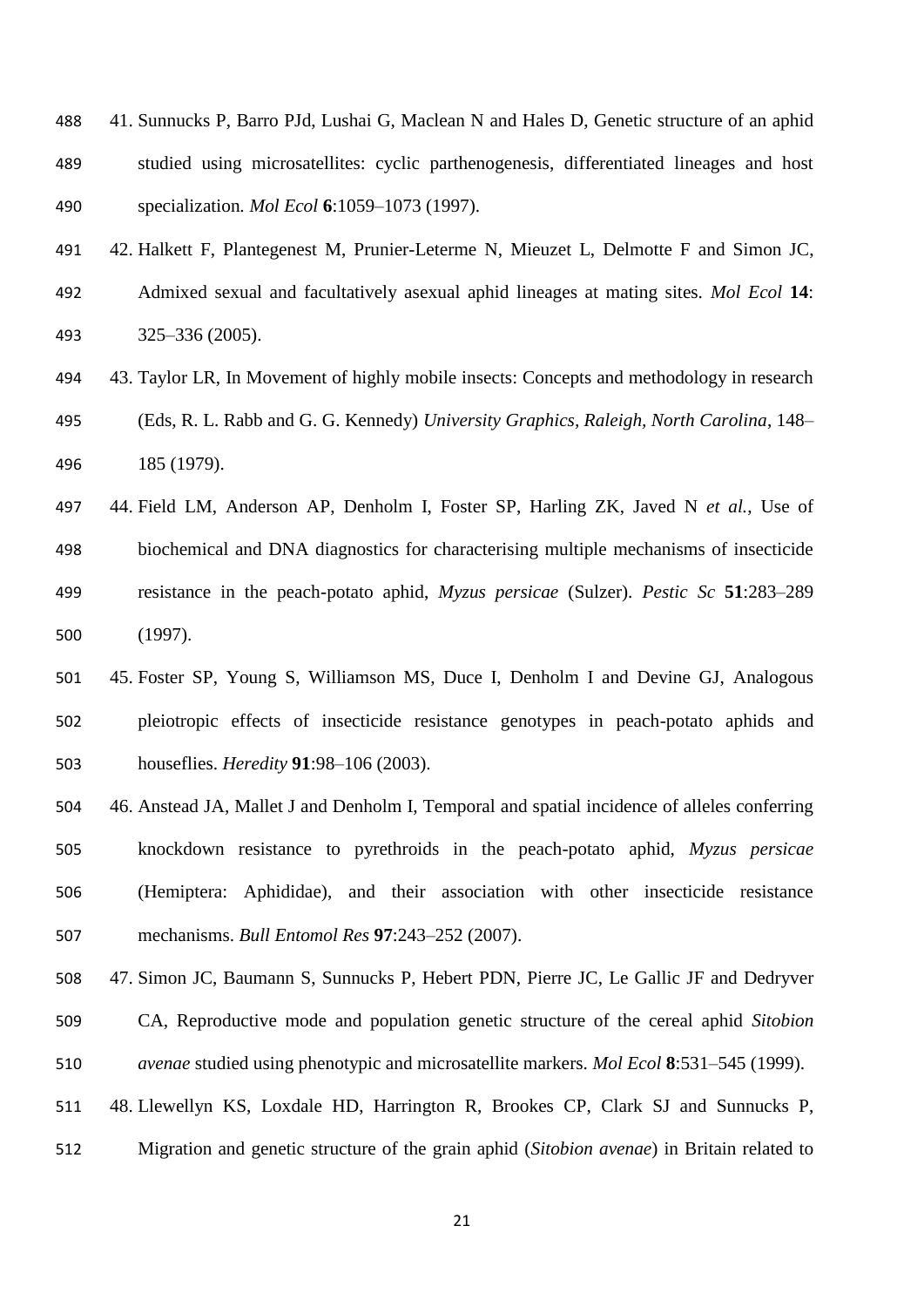climate and clonal fluctuation as revealed using microsatellites. *Mol Ecol* **12**:21–34 (2003).

## 49. Delmotte F, Leterme N, Gauthier JP Rispe C and Simon JC, Genetic architecture of sexual and asexual populations of the aphid *Rhopalosiphum padi* based on allozyme and microsatellite markers. *Mol Ecol* **11**:711–723 (2002).

- 50. Margaritopoulos JT, Malarky G, Tsitsipis JA and Blackman RL, Microsatellite DNA and behavioural studies provide evidence of host-mediated speciation in *Myzus persicae* (Hemiptera: Aphididae). *Biological Journal of the Linnean Society* **91**:687–702 (2007).
- 51. Vorburger C, Lancaster M and Sunnucks P, Environmentally related patterns of reproductive modes in the aphid *Myzus persicae* and the predominance of two 'superclones' in Victoria, Australia. *Mol Ecol* **12**:3493–3504 (2003).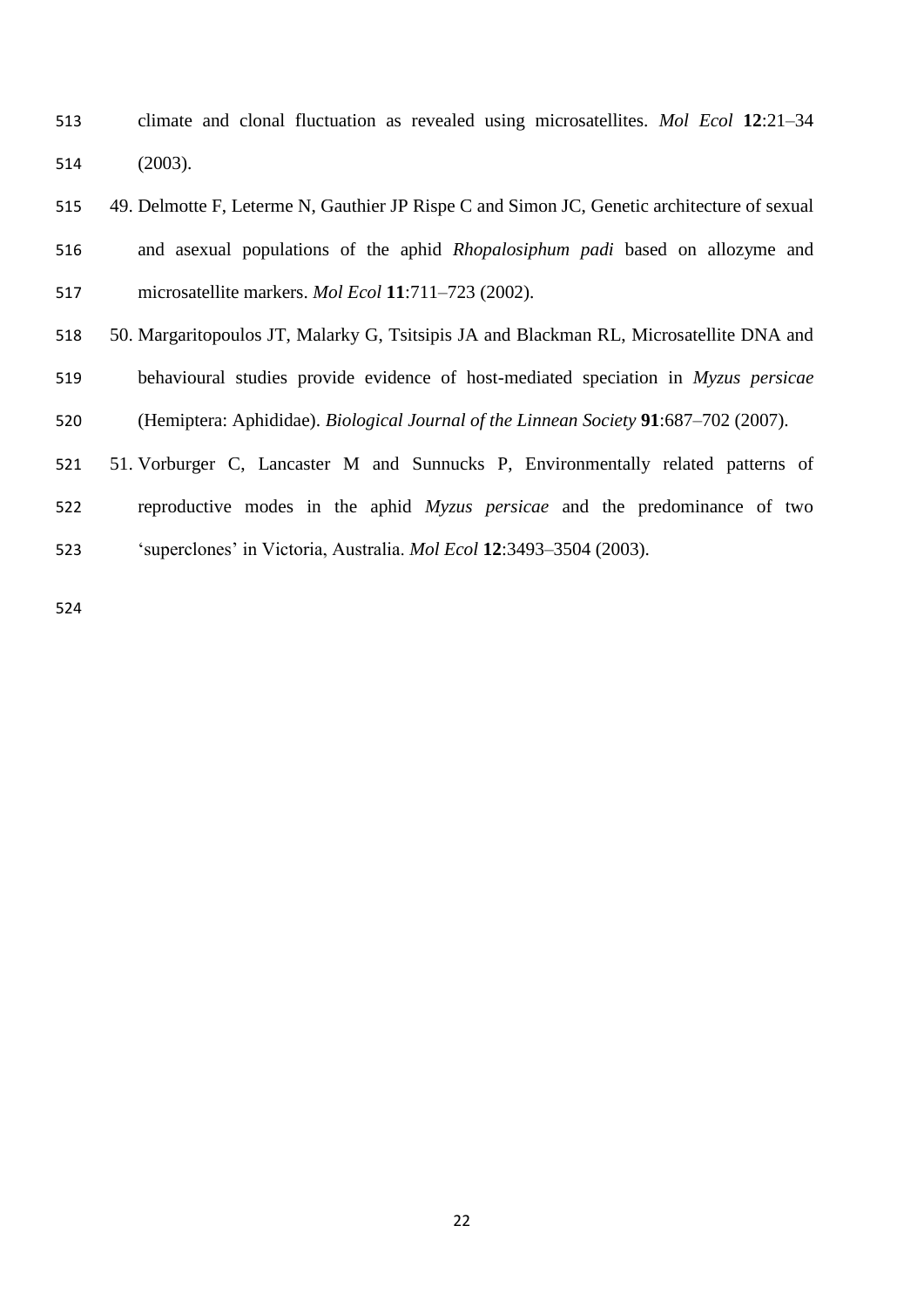### **Figure caption**

Figure 1. Map of Tunisia showing the location of sampling sites.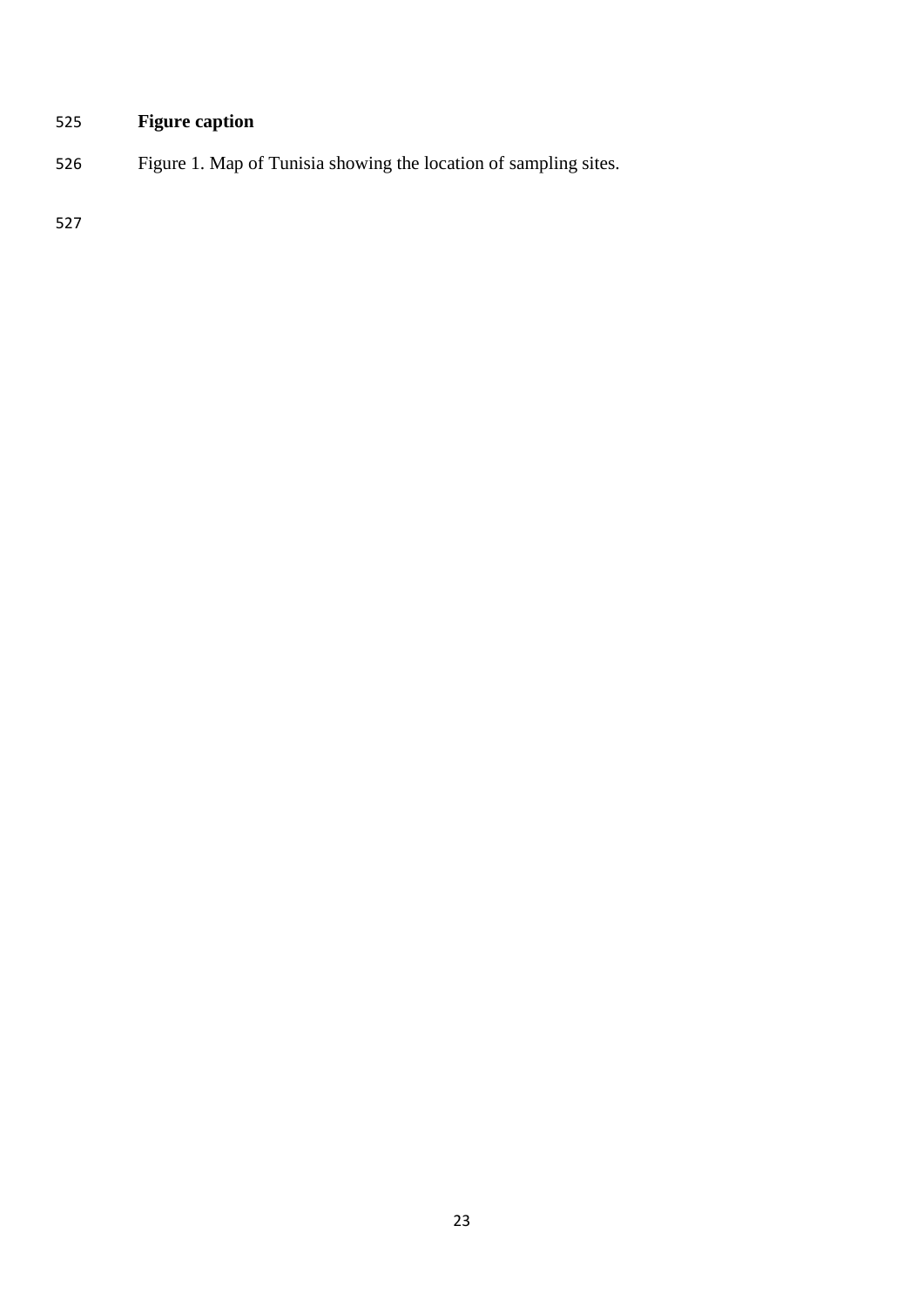## 528 **Table 1.** Percentage of *M. persicae* individuals with different resistance genotypes, collected 529 from field crops in Tunisia.

| Location | Crop   | Date       | $\!$ Abbreviation $\!$ | $\mathbf n$ |                        | Kdr genotype |           |      | super-kdr genotype |                                   |      | MACE genotype          |         |
|----------|--------|------------|------------------------|-------------|------------------------|--------------|-----------|------|--------------------|-----------------------------------|------|------------------------|---------|
|          |        |            |                        |             | $\overline{\text{SS}}$ | ${\cal SR}$  | $\cal RR$ | SS   | ${\rm SR}$         | $\ensuremath{\mathsf{RR}}\xspace$ | SS   | $\overline{\text{SR}}$ | RR      |
| Cap bon  | Peach  | 20/05/2005 | Cpe5                   | 30          | 16.6                   | 63.3         | 20.0      | 76.7 | 0.0                | 23.3                              | 76.7 | 16.7                   | 6.66    |
|          | Peach  | 24/03/2006 | Cpe6                   | 77          | 14.3                   | 55.8         | 29.9      | 77.9 | 1.29               | 20.8                              | 85.7 | 7.79                   | 6.49    |
|          | Peach  | 01/12/2006 |                        | 20          | 20.0                   | 75.0         | 5.0       | 90.0 | 5.0                | 5.0                               | 70.0 | 30.0                   | 0.0     |
|          | Peach  | 27/04/2007 |                        | 21          | 38.1                   | 19.0         | 42.9      | 81.0 | $\boldsymbol{0}$   | 19.0                              | 33.3 | 952                    | 57.1    |
|          | Peach  | 18/04/2008 | CpeL8                  | 43          | 23.3                   | 62.8         | 13.9      | 76.7 | 9.30               | 13.9                              | 79.1 | 18.6                   | 2.32    |
|          | Peach  | 26/10/2008 | CpeE8                  | 34          | 2.92                   | 91.2         | 5.88      | 73.5 | 2.84               | 23.6                              | 61.8 | 35.3                   | 2.94    |
|          | Peach  | 23/04/2009 | Cpe9                   | 56          | 8.92                   | 83.9         | 7.14      | 66.1 | 3.57               | 30.4                              | 69.6 | 21.4                   | 8.92    |
|          | Potato | 21/04/2006 | Cpt6                   | $20\,$      | 85.0                   | 15.0         | $0.0\,$   | 90.0 | 0.0                | 10.0                              | 50.0 | 30.0                   | 20.0    |
|          | Potato | 08/12/2006 |                        | $20\,$      | 80.0                   | 20.0         | $0.0\,$   | 85.0 | 10.0               | 5.0                               | 65.0 | 30.0                   | 5.0     |
|          | Potato | 11/05/2007 |                        | 12          | 91.7                   | 8.33         | 0.0       | 100  | 0.0                | 0.0                               | 75.0 | 25.0                   | 0.0     |
|          | Potato | 18/04/2008 | CptL8                  | 32          | 96.9                   | $0.0\,$      | 3.12      | 100  | 0.0                | 0.0                               | 62.5 | 21.9                   | 15.6    |
|          | Potato | 28/09/2008 | CptE8                  | 32          | 62.5                   | 37.1         | 0.0       | 84.4 | 0.0                | 15.6                              | 78.1 | 18.8                   | 3.12    |
| Total    |        |            |                        | 397         | 35.0                   | 51.9         | 13.1      | 80.4 | 2.77               | 16.9                              | 71.5 | 18.9                   | 9.57    |
| Manouba  | Peach  | 16/06/2005 |                        | 12          | 16.7                   | 50.0         | 33.3      | 83.3 | $0.0\,$            | 16.7                              | 66.7 | 25                     | 8.33    |
|          | Peach  | 28/03/2006 |                        | 24          | 0.0                    | 16.7         | 83.3      | 95.8 | 4.16               | 0.0                               | 20.8 | 79.2                   | 0.0     |
|          | Potato | 17/04/2006 |                        | 12          | 0.0                    | 83.3         | 16.7      | 75.0 | 0.0                | 15.0                              | 41.7 | 41.7                   | 16.7    |
| Total    |        |            |                        | 48          | 4.16                   | 41.7         | 54.2      | 87.5 | 2.08               | 10.4                              | 37.5 | 56.3                   | 6.25    |
| Jendouba | Peach  | 06/03/2005 | Jpe5                   | 20          | 25.0                   | 75.0         | 0.0       | 85.0 | 0.0                | 15.0                              | 55.0 | 45.0                   | $0.0\,$ |
|          | Peach  | 17/04/2006 |                        | 24          | 91.7                   | 8.33         | $0.0\,$   | 100  | 0.0                | $0.0\,$                           | 100  | 0.0                    | 0.0     |
|          | Peach  | 22/03/2007 | Jpe7                   | 68          | 86.8                   | 13.2         | 0.0       | 95.6 | 2.94               | 1.47                              | 91.2 | 7.35                   | 1.7     |
|          | Potato | 22/05/2007 |                        | 12          | 83.3                   | 16.7         | 0.0       | 100  | 0.0                | 0.0                               | 100  | 0.0                    | 0.0     |
| Total    |        |            |                        | 124         | 77.4                   | 22.6         | $0.0\,$   | 95.2 | 1.61               | 3.22                              | 87.9 | 11.3                   | 0.8     |
| Kairouan | Peach  | 30/04/2005 |                        | 12          | 8.33                   | 83.3         | 8.33      | 75.0 | 8.33               | 16.7                              | 58.3 | 33.3                   | 8.33    |
|          | Peach  | 10/04/2006 | Kpe6                   | 61          | 6.55                   | 80.3         | 13.1      | 55.8 | 0.0                | 44.3                              | 93.4 | 6.55                   | 0.0     |
|          | Peach  | 06/04/2008 | Kpe8                   | 65          | 12.3                   | 86.2         | 1.53      | 49.2 | 1.53               | 49.2                              | 84.6 | 12.3                   | 3.07    |
|          | Peach  | 03/12/2008 |                        | 24          | 20.8                   | 75.0         | 4.16      | 83.3 | 0.0                | 16.7                              | 87.5 | 8.33                   | 4.16    |
|          | Peach  | 02/06/2009 |                        | 26          | 38.5                   | 53.8         | 7.69      | 92.3 | 7.69               | 0.0                               | 100  | $0.0\,$                | 0.0     |
|          | Potato | 06/05/2008 | Kpt8                   | 15          | 13.3                   | 73.3         | 13.3      | 46.7 | 0.0                | 53.3                              | 86.7 | 13.3                   | 0.0     |
|          | Potato | 03/12/2008 |                        | 12          | 50.0                   | 50.0         | 0.0       | 75.0 | 0.0                | 15.0                              | 91.7 | 8.33                   | $0.0\,$ |
| Total    |        |            |                        | 215         | 16.7                   | 76.3         | 6.97      | 62.8 | 1.86               | 35.3                              | 88.4 | 9.76                   | 1.86    |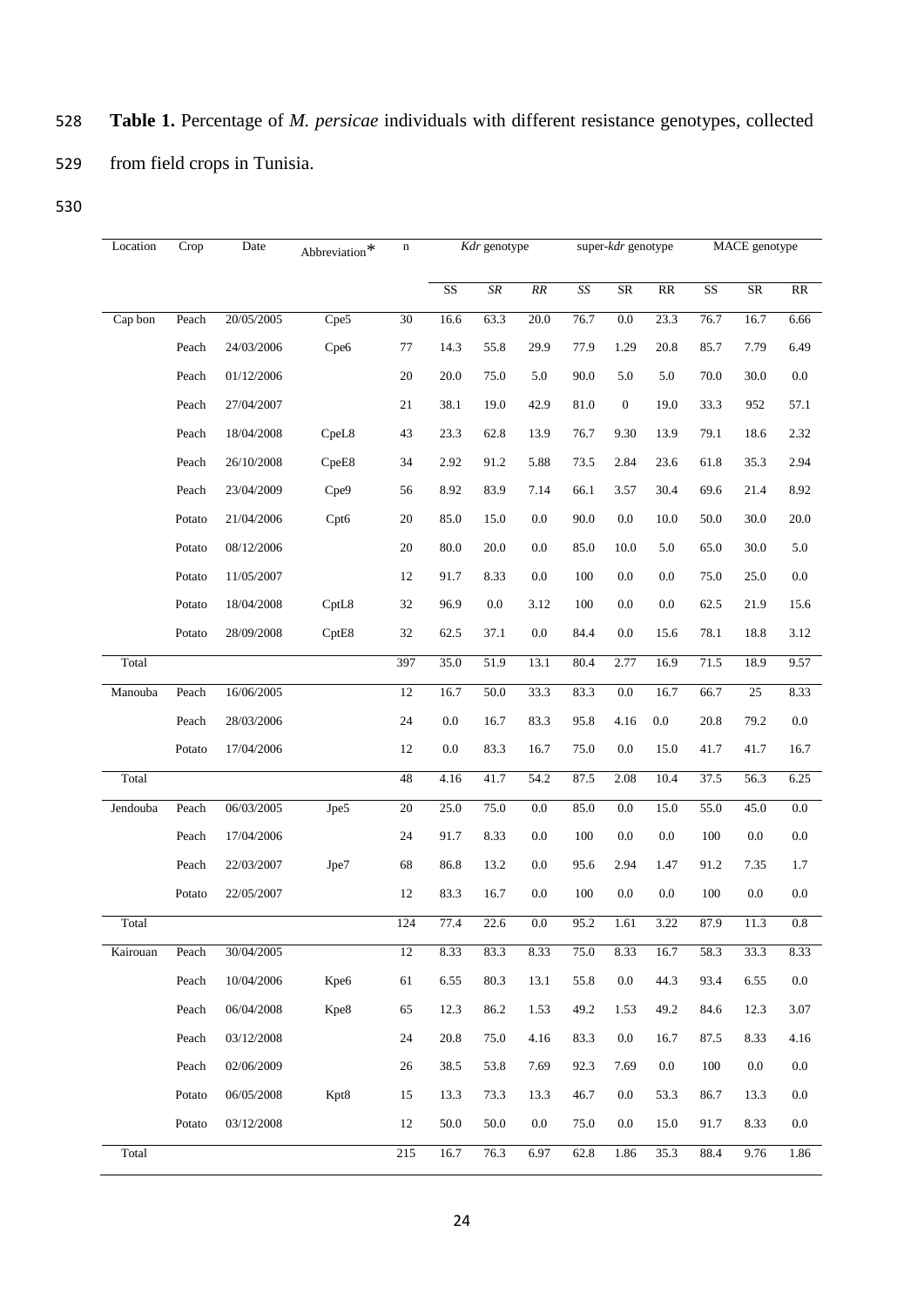|     | Total                                                                                         | 784 | 34.8 | 53.3<br>11.9 | 78.3 2.29 | 19.4 | 76.3<br>18.0 | 5.74 |
|-----|-----------------------------------------------------------------------------------------------|-----|------|--------------|-----------|------|--------------|------|
| 531 |                                                                                               |     |      |              |           |      |              |      |
|     | 532 <i>n</i> is the number of individuals tested. An asterisk identifies samples analysed for |     |      |              |           |      |              |      |
| 533 | microsatellite variation                                                                      |     |      |              |           |      |              |      |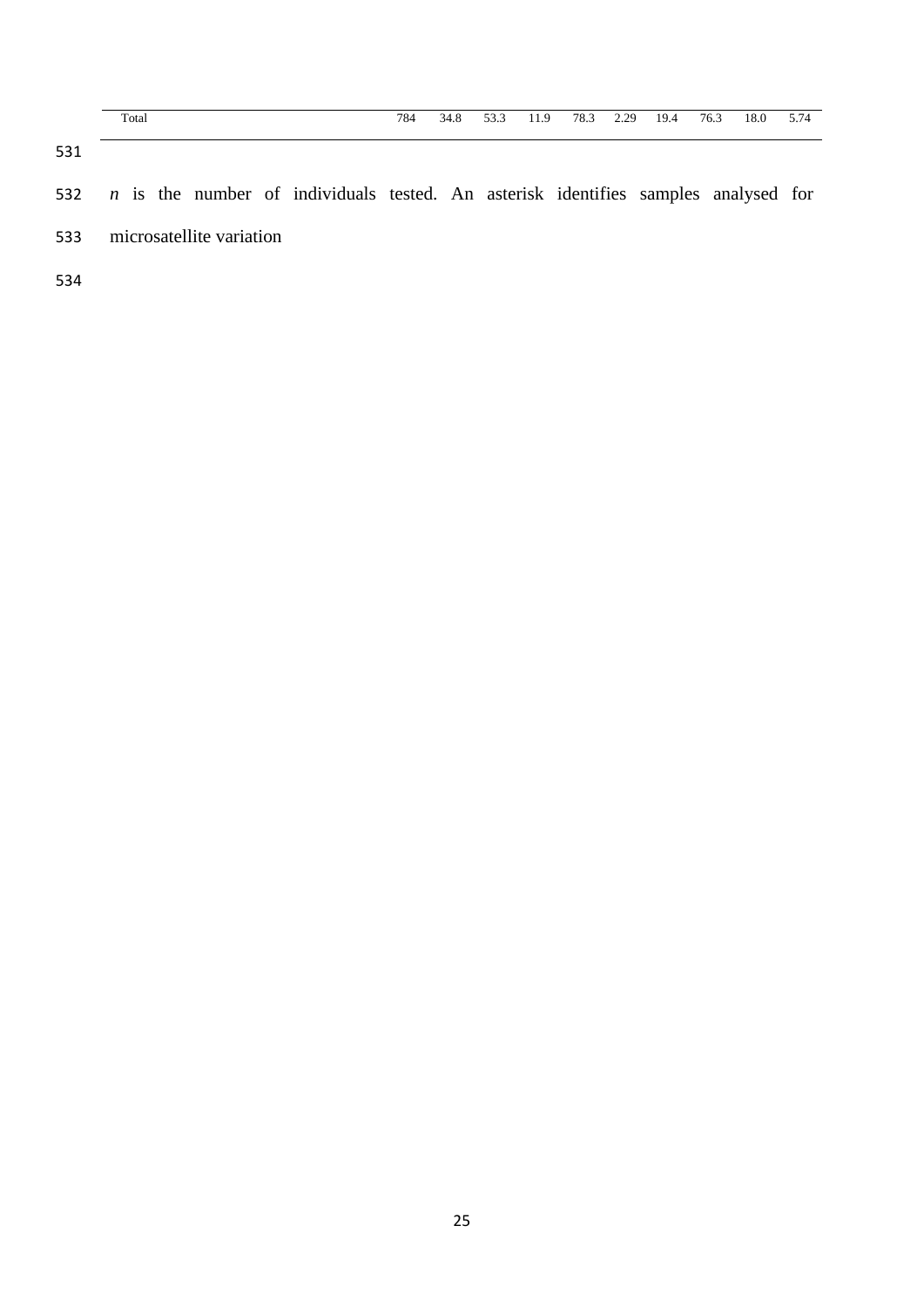| Kdr resistance genotype |                  | Location       | Total                     | Percentage       |                  |                  |
|-------------------------|------------------|----------------|---------------------------|------------------|------------------|------------------|
|                         | Capbon           |                | Manouba Jendouba Kairouan |                  |                  |                  |
|                         | $n=516$          | $n = 48$       | $n=124$                   | $n=215$          |                  |                  |
| <b>SSSS</b>             | 0.35             | 0.04           | 0.77                      | 0.16             | 319              | 35.3             |
| <b>SRSS</b>             | 0.33             | 0.31           | 0.17                      | 0.4              | 298              | 33.0             |
| <b>RRSS</b>             | 0.10             | 0.52           | $\boldsymbol{0}$          | 0.05             | 91               | 9.96             |
| <b>RRSR</b>             | 0.01             | 0.02           | $\boldsymbol{0}$          | 0.01             | 11               | 1.21             |
| <b>SSSR</b>             | $\boldsymbol{0}$ | $\overline{0}$ | $\boldsymbol{0}$          | $\boldsymbol{0}$ | $\boldsymbol{0}$ | $\overline{0}$   |
| <b>SSRR</b>             | $\boldsymbol{0}$ | $\overline{0}$ | $\boldsymbol{0}$          | $\boldsymbol{0}$ | $\boldsymbol{0}$ | $\boldsymbol{0}$ |
| <b>SRSR</b>             | 0.01             | 0.004          | 0.01                      | 0.004            | 11               | 1.10             |
| <b>SRRR</b>             | 0.17             | 0.1            | 0.03                      | 0.35             | 173              | 19.2             |
| <b>RRRR</b>             | $\boldsymbol{0}$ | $\overline{0}$ | $\boldsymbol{0}$          | $\boldsymbol{0}$ | $\boldsymbol{0}$ | $\boldsymbol{0}$ |

535 **Table 2**. Proportion of knockdown resistance genotypes in Tunisian samples of *Myzus*  536 *persicae*

537  $\overline{n}$  is the number of aphids sampled from each site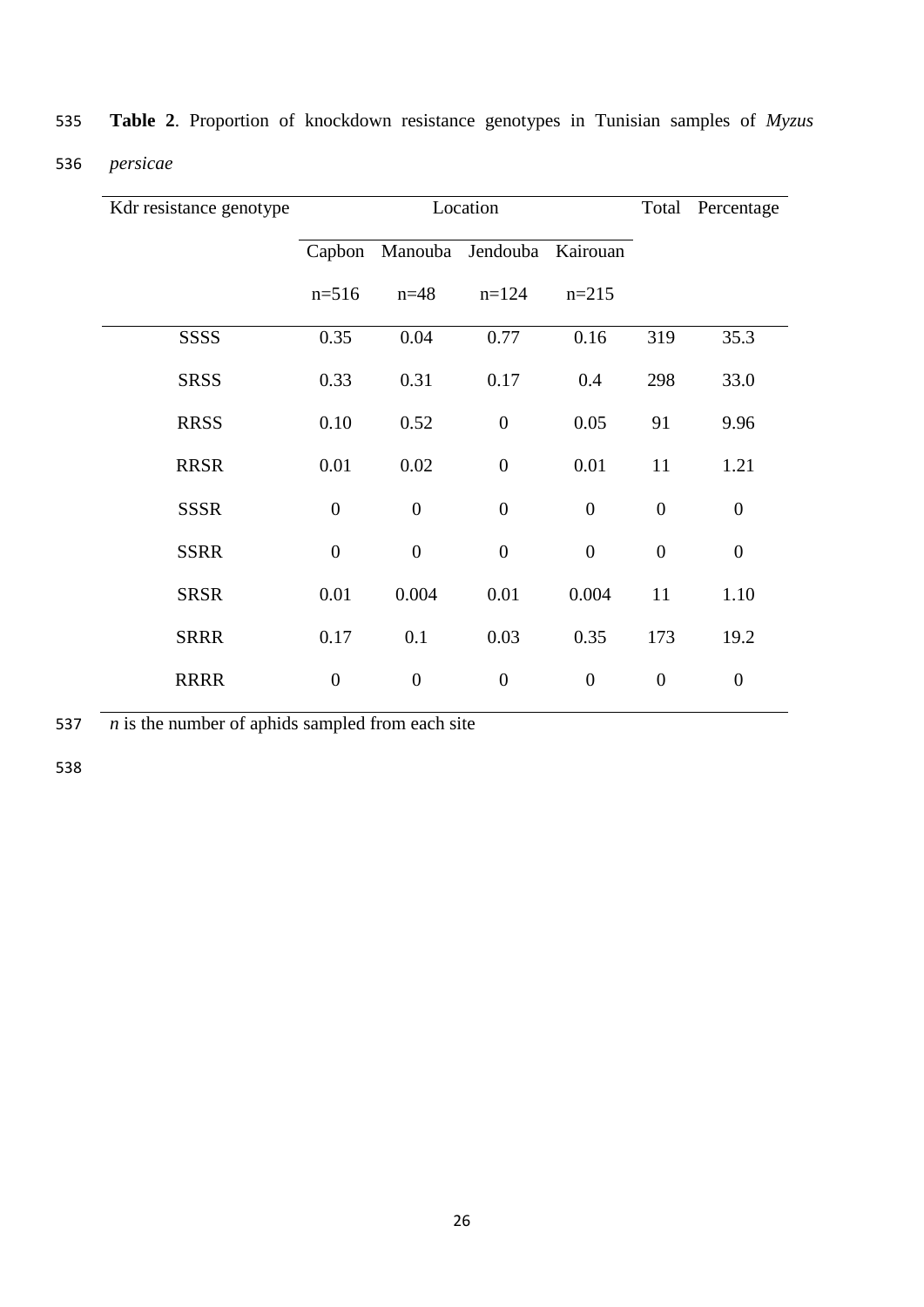| Kdr resistance genotype |                  | Location       | Total                     | Percentage       |                  |                  |
|-------------------------|------------------|----------------|---------------------------|------------------|------------------|------------------|
|                         | Capbon           |                | Manouba Jendouba Kairouan |                  |                  |                  |
|                         | $n=516$          | $n = 48$       | $n=124$                   | $n=215$          |                  |                  |
| <b>SSSS</b>             | 0.35             | 0.04           | 0.77                      | 0.16             | 319              | 35.3             |
| <b>SRSS</b>             | 0.33             | 0.31           | 0.17                      | 0.4              | 298              | 33.0             |
| <b>RRSS</b>             | 0.10             | 0.52           | $\boldsymbol{0}$          | 0.05             | 91               | 9.96             |
| <b>RRSR</b>             | 0.01             | 0.02           | $\boldsymbol{0}$          | 0.01             | 11               | 1.21             |
| <b>SSSR</b>             | $\boldsymbol{0}$ | $\overline{0}$ | $\boldsymbol{0}$          | $\boldsymbol{0}$ | $\boldsymbol{0}$ | $\overline{0}$   |
| <b>SSRR</b>             | $\boldsymbol{0}$ | $\overline{0}$ | $\boldsymbol{0}$          | $\boldsymbol{0}$ | $\boldsymbol{0}$ | $\boldsymbol{0}$ |
| <b>SRSR</b>             | 0.01             | 0.004          | 0.01                      | 0.004            | 11               | 1.10             |
| <b>SRRR</b>             | 0.17             | 0.1            | 0.03                      | 0.35             | 173              | 19.2             |
| <b>RRRR</b>             | $\boldsymbol{0}$ | $\overline{0}$ | $\boldsymbol{0}$          | $\boldsymbol{0}$ | $\boldsymbol{0}$ | $\boldsymbol{0}$ |

539 **Table 2**. Proportion of knockdown resistance genotypes in Tunisian samples of *Myzus*  540 *persicae*

541  $\overline{n}$  is the number of aphids sampled from each site

542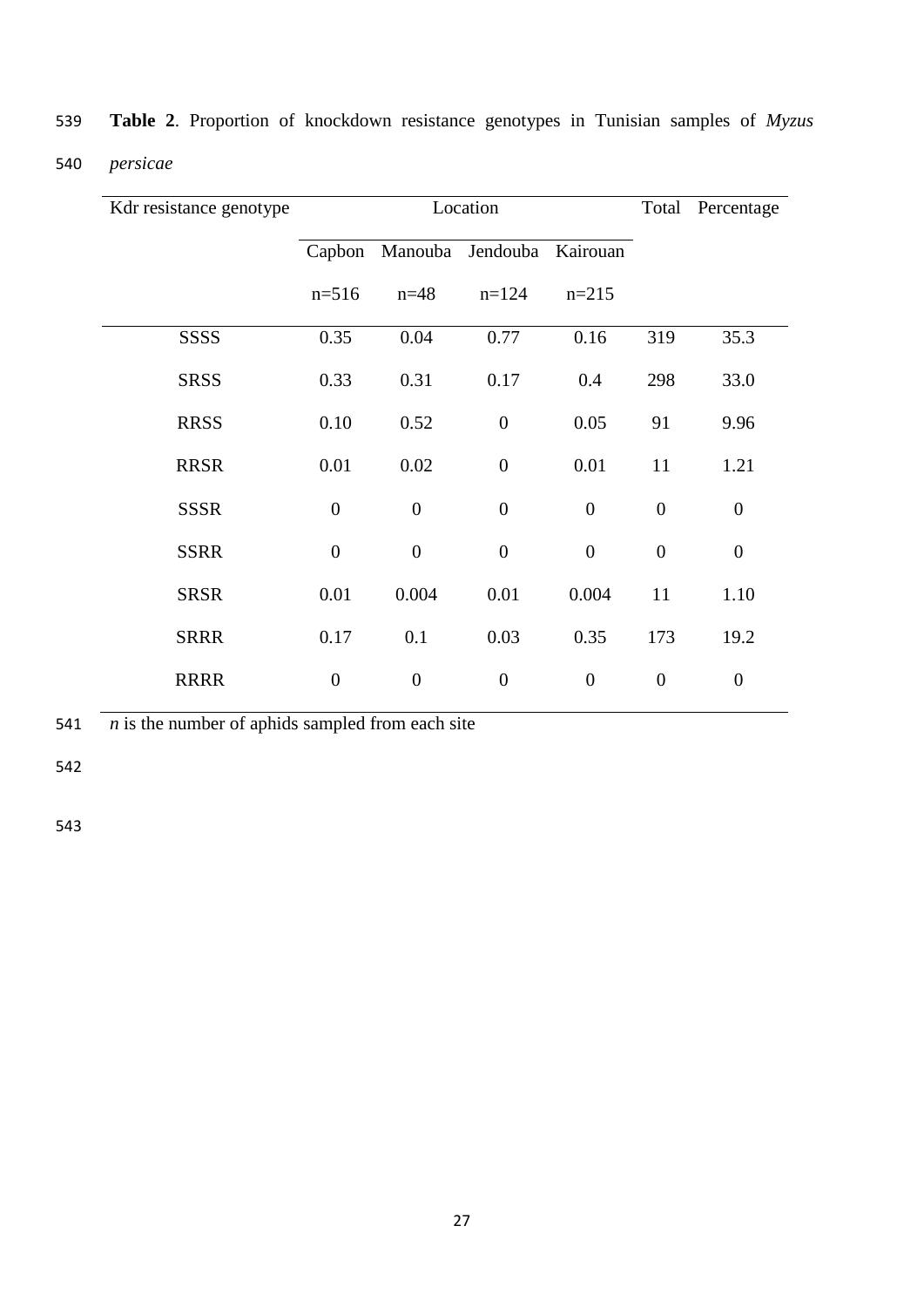| Date  | n   |           | Kdr genotype |           |      | super-kdr genotype |           | MACE genotype |           |           |  |
|-------|-----|-----------|--------------|-----------|------|--------------------|-----------|---------------|-----------|-----------|--|
|       |     | <b>SS</b> | <b>SR</b>    | <b>RR</b> | SS   | <b>SR</b>          | <b>RR</b> | <b>SS</b>     | <b>SR</b> | <b>RR</b> |  |
| 2006  | 23  | 65.2      | 34.8         | 0.0       | 74.0 | 4.34               | 21.7      | 78.3          | 21.7      | 0.0       |  |
| 2006  | 24  | 29.2      | 62.5         | 8.33      | 70.8 | 4.16               | 25.0      | 58.3          | 41.7      | 0.0       |  |
| 2007  | 12  | 75.0      | 25.0         | 0.0       | 91.7 | 0.0                | 8.33      | 100           | 0.0       | 0.0       |  |
| 2007  | 12  | 50.0      | 41.7         | 8.33      | 91.7 | 0.0                | 8.33      | 75.0          | 25.0      | 0.0       |  |
| 2008  | 24  | 20.8      | 75.0         | 4.16      | 75.0 | 8.33               | 16.7      | 87.5          | 12.5      | 0.0       |  |
| 2008  | 24  | 16.7      | 70.8         | 12.5      | 83.3 | 4.16               | 12.5      | 75.0          | 20.8      | 4.16      |  |
| Total | 119 | 38.7      | 55.5         | 5.88      | 79.0 | 4.20               | 16.8      | 77.3          | 21.8      | 0.84      |  |

 **Table 4.** Percentage of *M. persicae* individuals for suction trap samples with different resistance mechanisms.

547  $\overline{n}$  is the number of individuals tested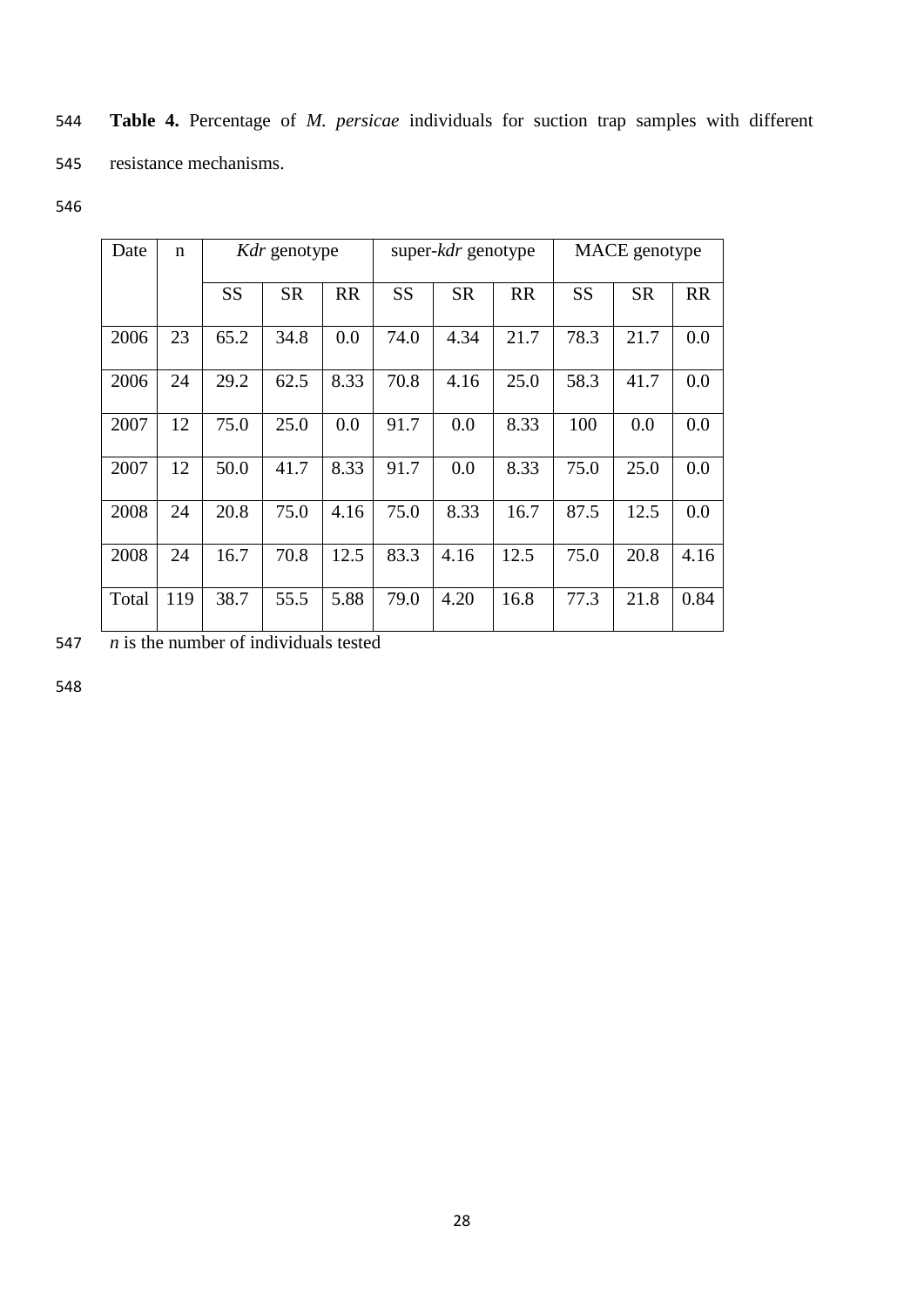549 **Table 5.** Number of genotypes, clonal diversity (G), mean number of alleles per locus and 550 allelic richness per locus for each population. Values of allelic richness were calculated based 551 on a minimal sample size of 3 individuals

|                            |          | Populations |                |                |              |         |              |         |          |          |                |          |          |
|----------------------------|----------|-------------|----------------|----------------|--------------|---------|--------------|---------|----------|----------|----------------|----------|----------|
|                            | Cpe5     | Cpe6        | CpeL8          | CpeE8          | Cpe9         | Cpt6    | CptL8        | CptE8   | Kpe6     | Kpe8     | Kpt8           | Jpe5     | Jpe7     |
|                            | $N=(10)$ | $N=(15)$    | $N=(7)$        | $N=(3)$        | $N=(18)$     | $N=(6)$ | $N=(3)$      | $N=(8)$ | $N=(21)$ | $N=(24)$ | $N=(4)$        | $N=(18)$ | $N=(16)$ |
| multilocus<br>of<br>No.    | 9        | 13          | $\overline{7}$ | $\overline{c}$ | 18           | 5       | 3            | 8       | 14       | 23       | $\overline{4}$ | 15       | 10       |
| genotypes                  |          |             |                |                |              |         |              |         |          |          |                |          |          |
| G                          | 0.9      | 0.86        | $\mathbf{1}$   | 0.66           | $\mathbf{1}$ | 0.83    | $\mathbf{1}$ | 1       | 0.66     | 0.95     | 1              | 0.83     | 0.62     |
| Mean no. alleles per       | 4.6      | 4.2         | 3.4            | 2.8            | 5.2          | 4.4     | 4.0          | 6.2     | 6.2      | 6.4      | 4.4            | 5.4      | 4.4      |
| locus                      |          |             |                |                |              |         |              |         |          |          |                |          |          |
| Allelic Richness per locus |          |             |                |                |              |         |              |         |          |          |                |          |          |
| M49                        | 4.49     | 4.19        | 3.50           | 3.00           | 3.60         | 4.15    | 5.00         | 3.85    | 4.11     | 4.40     | 4.39           | 3.19     | 3.23     |
| M63                        | 1.98     | 2.13        | 1.99           | 2.00           | 1.93         | 3.78    | 4.00         | 3.34    | 2.97     | 2.84     | 3.25           | 3.39     | 3.23     |
| M86                        | 2.52     | 3.45        | 2.81           | 3.00           | 3.53         | 3.23    | 4.00         | 4.67    | 3.55     | 2.70     | 4.21           | 3.87     | 3.32     |
| M40                        | 3.29     | 1.90        | 2.77           | 2.00           | 3.20         | 1.99    | 4.00         | 3.62    | 2.16     | 2.83     | 3.50           | 2.36     | 2.96     |
| Myz9                       | 2.69     | 1.86        | 2.83           | 4.00           | 2.62         | 3.71    | 3.00         | 3.74    | 2.74     | 2.60     | 3.46           | 2.13     | 1.82     |
| Mean                       | 2.99     | 2.70        | 2.78           | 2.8            | 2.97         | 3.27    | 3.8          | 3.84    | 2.96     | 3.07     | 3.76           | 2.98     | 2.91     |
|                            |          |             |                |                |              |         |              |         |          |          |                |          |          |

552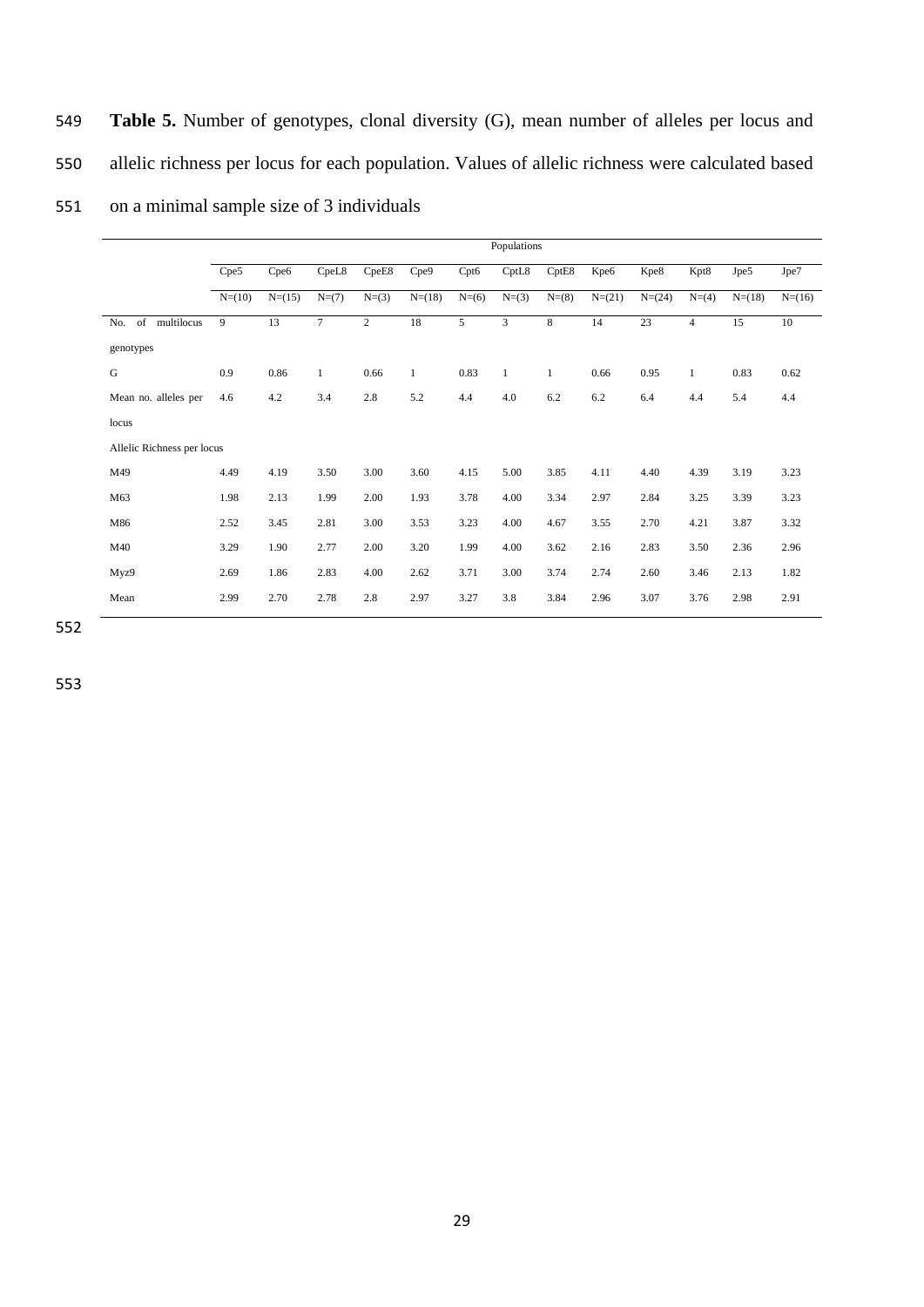554 **Table 6.** Genetic differentiation in microsatellite loci expressed as *FST* values for pairs of

| 555 | samples pooled by geographical origin |  |  |  |
|-----|---------------------------------------|--|--|--|
|     |                                       |  |  |  |

|     |                                    | Cap bon  | Jendouba                 | kairouan |
|-----|------------------------------------|----------|--------------------------|----------|
|     | Cap bon                            | -        |                          |          |
|     | Jendouba                           | $0.040*$ | $\overline{\phantom{a}}$ |          |
|     | kairouan                           | $0.023*$ | $0.071*$                 | -        |
| 556 | Above $F_{ST}$ value $* P < 0.001$ |          |                          |          |